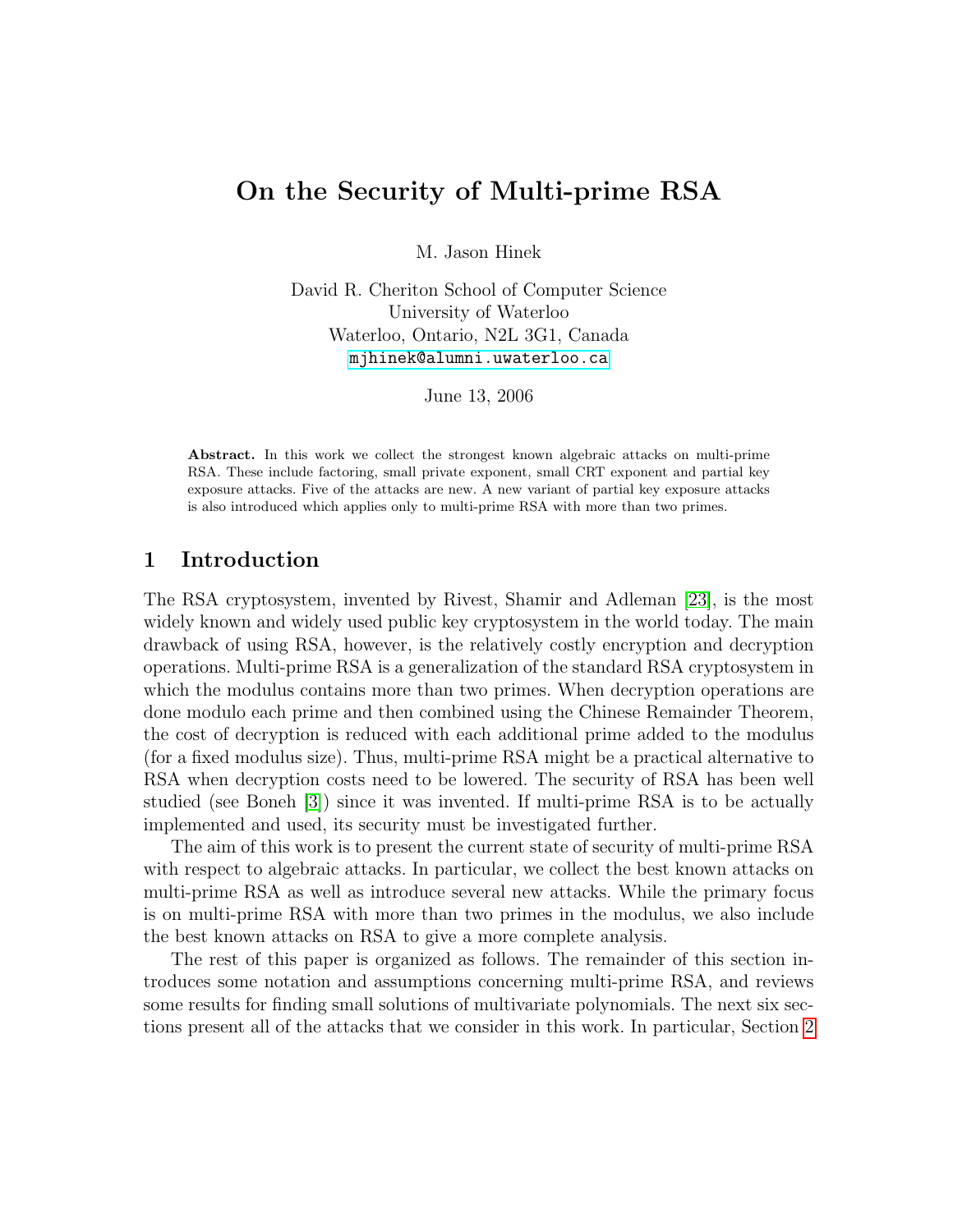presents factoring attacks which apply to any integers having the same form as multiprime moduli. Section [3](#page-6-0) considers the small private exponent attacks derived from Wiener's and Boneh and Durfee's attacks. In sections [4](#page-8-0) and [5,](#page-15-0) we consider partial key exposure attacks in which some of the bits of the private exponent are known. We present three new attacks which are extensions of the partial key exposure attacks of Ersnt et al. [\[14\]](#page-31-1). Two of the attacks require some of the most significant bits of the private exponent and one requires some of the least significant bits. In Section [6,](#page-18-0) we consider partial key exposure attacks in which some of the bits of the primes in the modulus are known and, in addition, some of the bits of the private exponent are known. Two new attacks are introduced here. The first is a factoring attack which applies to integers of the same form as multi-prime RSA moduli with known partial factorization. This attack is a generalization of Boneh, Durfee and Howgrave-Graham's lattice-based factoring method for moduli of the form  $N = p^r q$ . The second is an attack on small private exponent multi-prime RSA in which some of the most significant bits of the private exponent and some of the bits of the primes in the modulus are known. Section [7](#page-25-0) finishes the collection of attacks with an attack on multi-prime RSA which uses the Chinese Remainder Theorem for decryption and small CRT exponents. Experimental data illustrating the practical effectiveness of some of the attacks from Sections [3–](#page-6-0)[5](#page-15-0) is presented in Section [8.](#page-26-0) We conclude with some final remarks in Section [9.](#page-30-0)

#### 1.1 Multi-prime RSA

We begin by describing a simplified (or textbook) version multi-prime RSA. For any integer  $r \geq 2$ , r-prime RSA consists of the following three algorithms:

- **Key Generation:** Let N be the product of r randomly chosen distinct primes  $p_1, \ldots, p_r$ . Compute Euler's totient function of  $N : \phi(N) = \prod_{i=1}^r (p_i - 1)$ . Choose an integer  $e, 1 < e < \phi(N)$ , such that  $gcd(e, \phi(N)) = 1$ . The pair  $(N, e)$  is the public key. Compute the unique  $d \in \mathbb{Z}_N$  such that  $ed \equiv 1 \mod \phi(N)$  (i.e., compute  $d = e^{-1} \bmod \phi(N)$ . The private key is the pair  $(N, d)$ .
- **Encryption:** For any message  $m \in \mathbb{Z}_N$ , the ciphertext is computed as  $c = m^e \mod n$ N.
- **Decryption:** For any ciphertext  $c \in \mathbb{Z}_N$ , the plaintext is recovered by computing  $m = c^d \bmod N$ .

We call N the multi-prime RSA modulus, the RSA modulus (when  $r = 2$ ), or simply the modulus. The integer  $e$  is called the public (or encrypting) exponent and  $d$  is called the private (or decrypting) exponent.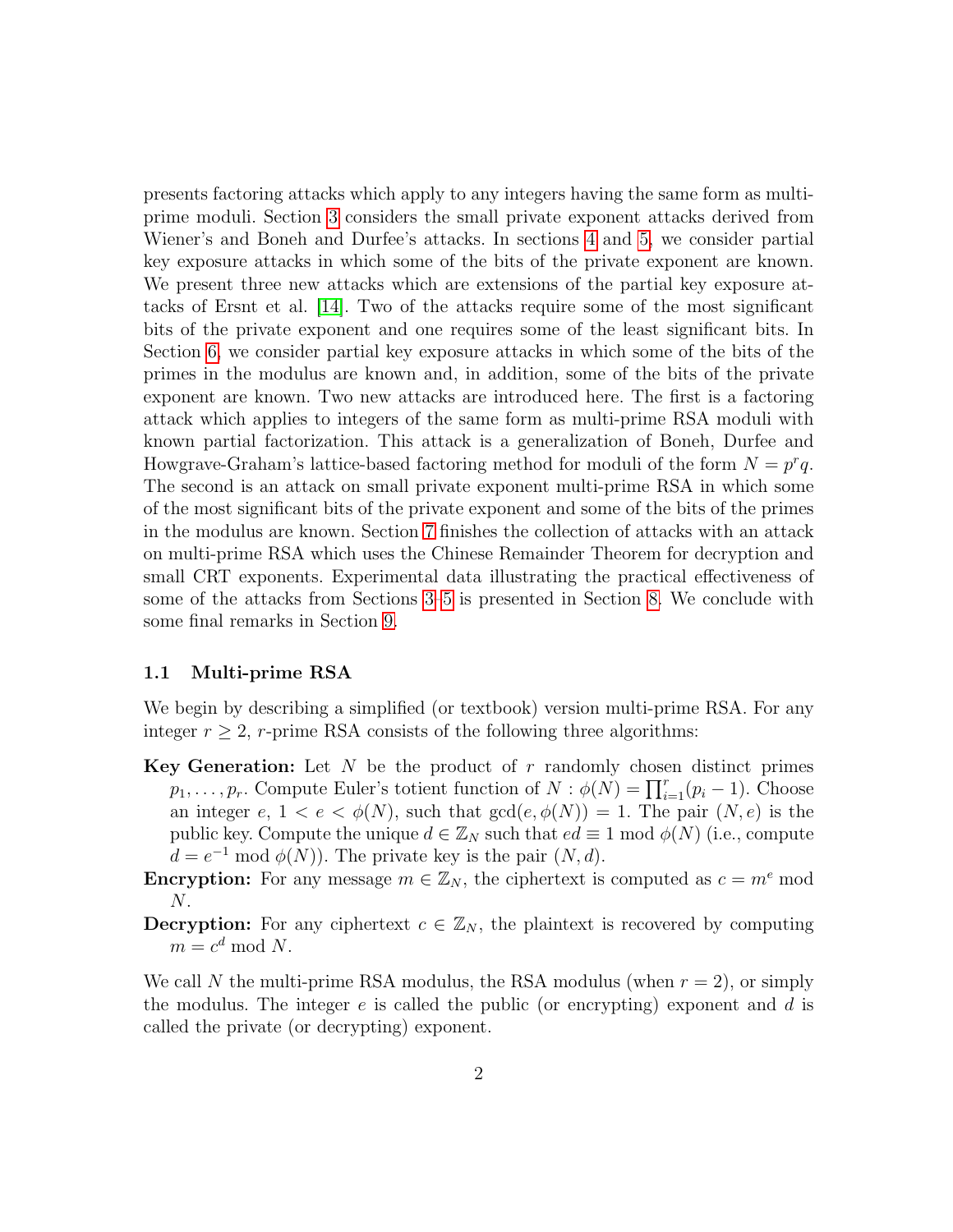When  $r = 2$  we have the original RSA encryption scheme. Superficially, the only difference between RSA and multi-prime RSA with  $r > 2$  is the number of primes in the modulus. There are practical reasons for using more primes in the modulus, however, which can be found in the implementation details of the decryption algorithm. The first advantage is time; using the Chinese Remainder Theorem and performing calculations in parallel, the number of bit operations needed to decrypt a ciphertext is at most  $\frac{3}{2r^3}(\log_2 N)^3$  (using standard arithmetic). So, the time needed for decryption decreases with each additional prime in the modulus. The second advantage is space; again, using the Chinese Remainder Theorem, the space needed for all decryption computations until the very last (recombining step) require only  $\log_2 p_r$  space, where  $p_r$  is the largest prime in the modulus. If all the primes are roughly  $(\log_2 N)/r$ -bits large (balanced primes), the space required decreases with each additional prime added to the modulus. As we shall see in Section [2,](#page-5-0) using too many primes in the modulus increases the risk of the modulus being factored. Thus, a trade-off is analyzed.

We now give some notation and assumptions used in the rest of this work. First, we only consider r-prime RSA with balanced primes. That is, if we label the primes so that  $p_i < p_{i+1}$  for  $i = 1, ..., r-1$ , then we assume that

$$
4 < \frac{1}{2} N^{1/r} < p_1 < N^{1/r} < p_r < 2N^{1/r}.\tag{1}
$$

The modulus is given by  $N = \prod_{i=1}^r p_i$  and Euler's totient function for N is simply  $\phi(N) = \prod_{i=1}^r (p_i - 1)$ . The congruence  $ed \equiv 1 \mod \phi(N)$  is called the the public/private key relation, or simply the key relation. Writing this congruence as an equation yields

<span id="page-2-0"></span>
$$
ed - k\phi(N) = 1,
$$

where k is some positive integer. We call this equation the public/private key equation, or simply the key equation. It is often convenient to express  $\phi(N)$  in terms of the modulus:  $\phi(N) = N - A$ . Defining the set  $S_r = \{1, ..., r\}$  we see that A can be expressed as

$$
\Lambda = N - \phi(N) = \sum_{i \in S_r} N/p_i - \sum_{\substack{i,j \in S_r \\ i \neq j}} N/(p_i p_j) + \dots + (-1)^r.
$$

As shown in [\[18\]](#page-32-1), a simple computation using the above expression for  $\Lambda$  and [\(1\)](#page-2-0) shows that  $\Lambda$  satisfies

$$
A = N - \phi(N) < (2r - 1)N^{1 - 1/r}.
$$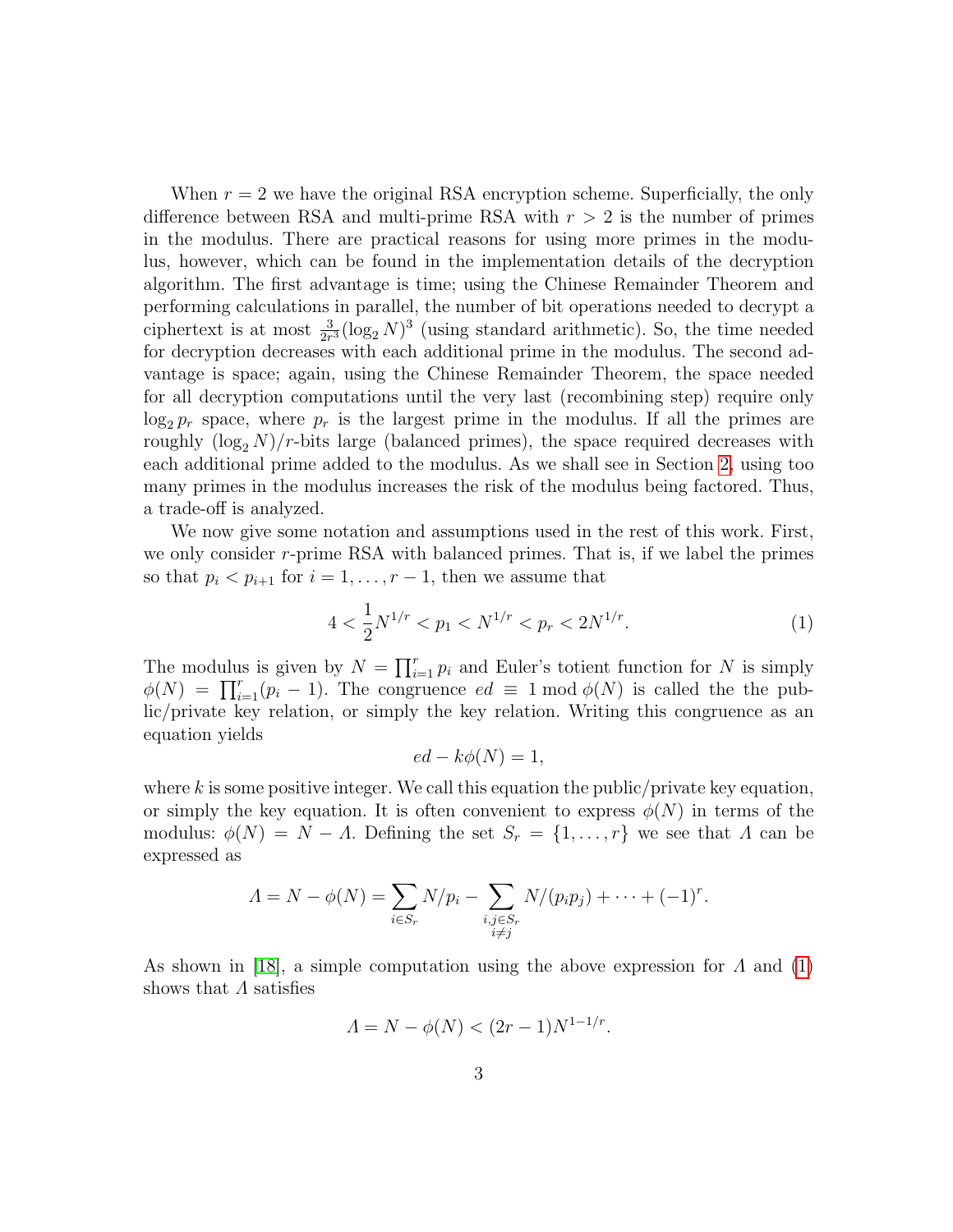Thus,  $\phi(N)$  and N have roughly an  $(r-1)/r$  fraction of their most significant bits in common.

The public and private exponents will often be expressed as a fraction of the modulus. We use  $\alpha$  to denote the size of the public exponent  $(e = N^{\alpha})$ , and  $\beta$  or  $\delta$  to denote the size of the private exponent  $(d = N^{\beta} \text{ or } d = N^{\delta})$  depending on the context. Also, we often use the acronyms MSB and LSB as shorthand for most significant bits and least significant bits, respectively.

#### 1.2 Small Solutions of Polynomials

Here we collect some results concerning finding small solutions to polynomials. The results are all based on Coppersmith's techniques for finding small solutions to polynomials and will only be used as tools to prove some of the results found later in this work. For more information about Coppersmith's techniques, we refer the reader to Coppersmith's original papers [\[10](#page-31-2)[,11](#page-31-3)[,12\]](#page-31-4), Howgrave-Graham's simplification of the univariate modular case [\[19\]](#page-32-2) and Coron's simplification of the bivariate case [\[13\]](#page-31-5). In addition to these provable results, there are many heuristic extensions of Coppersmith's techniques to multivariate modular polynomials (see Boneh and Durfee [\[4\]](#page-31-6) for example) and multivariate integer polynomials with more than two variables (see Ernst et al. [\[14\]](#page-31-1) for a recent example). All of the heuristic extensions rely on the assumption that the first few small polynomials obtained by lattice basis reduction are algebraically independent (which allows a system of polynomials to be solved over  $\mathbb{Z}$ ). While it is often claimed that this assumption is valid in practice, there have been reports that when the bounds are near the limiting values the assumption begins to fail (see Hinek[\[17,](#page-31-7) §6.1] for example). We will use the term "Coppersmith's techniques" to refer to the original techniques as well any of the extensions.

The first result is essentially Coppersmith's original univariate modular result given in its most general form (as stated by May  $[22]$ ). A proof can be found in  $[15,$ §3.1].

<span id="page-3-0"></span>**Theorem 1.** Let N be an integer of unknown factorization, which has a divisor  $b \geq N^{\beta}$ . Let  $f_b(x)$  be a monic univariate polynomial of degree d, let  $c_N$  be a function that is upper-bounded by a polynomial in  $\log N$ , and let  $\epsilon > 0$ . Then, for sufficiently large N, we can find all solutions  $x_0$  for the equation  $f_b(x) \equiv 0 \pmod{b}$  such that

$$
|x_0| \le c_N N^{\beta^2/d - \epsilon},
$$

in time polynomial in  $\log N$ ,  $1/\epsilon$  and linear in the number of solutions.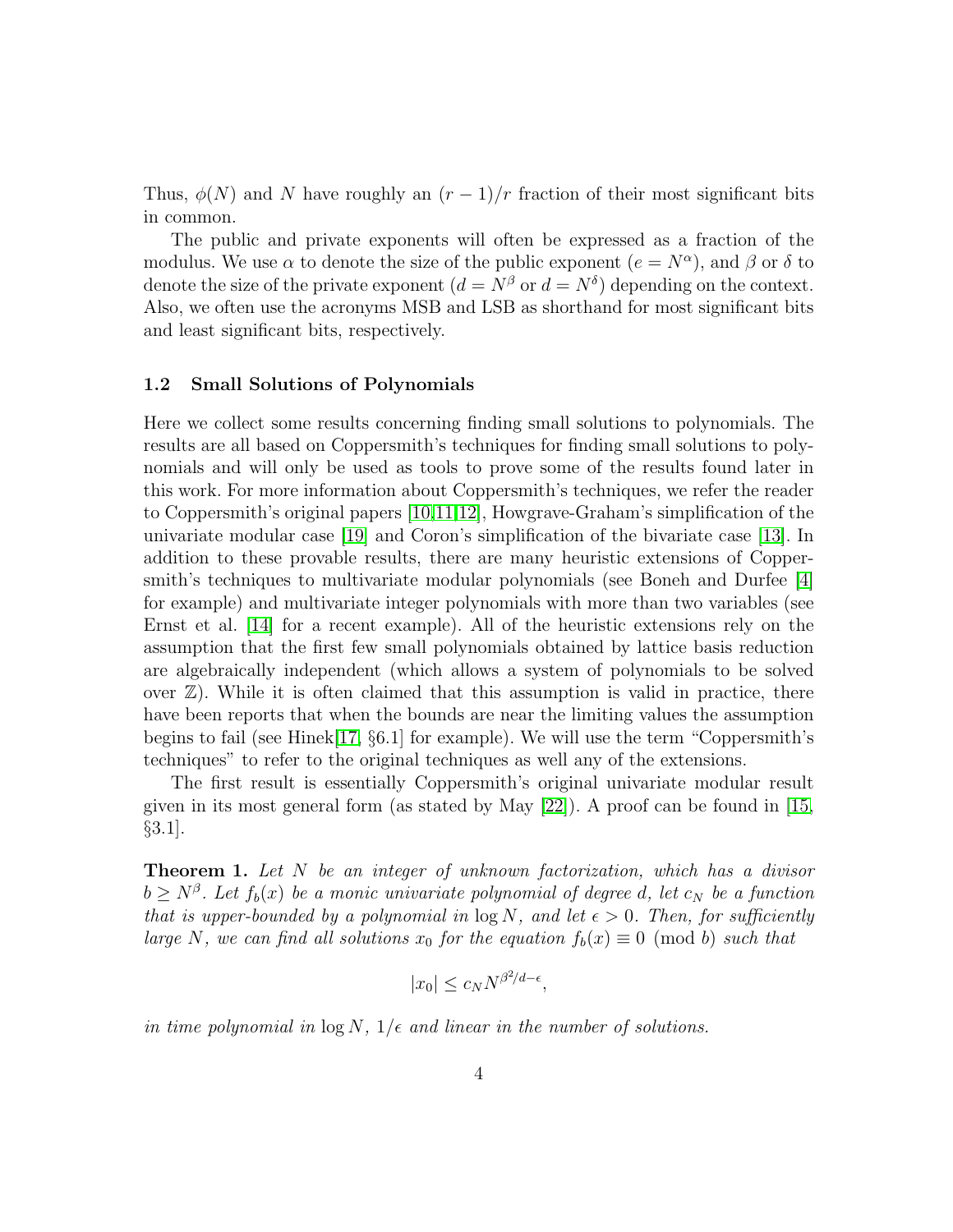The next two results are generalizations of Coppersmith's method for bivariate integer polynomials by Ernst et al. [\[14\]](#page-31-1). Both results are heuristic and rely on the following assumption:

Algebraic Independence Assumption The small (normed) polynomials found by lattice basis reduction in the methods implicit in Coppersmith's techniques are algebraically independent.

We restate the results in terms of general polynomials. In the following, let  $X = N^{\eta_x}$ ,  $Y = N^{\eta_y}$  and  $Z = N^{\eta_z}$  for some integer N and real positive  $\eta_x$ ,  $\eta_y$ , and  $\eta_z$ . Also, we use  $||f||_{\infty}$  to denote the largest coefficient, in absolute value, of all monomials in the polynomial f.

<span id="page-4-0"></span>**Theorem 2.** Consider the polynomial

$$
f_1(x, y, z) = c_x x + c_y y + c_{yz} yz + c_1 \in \mathbb{Z}[x, y, z].
$$

For any  $\hat{\epsilon} > 0$ , all roots  $(x_0, y_0, z_0)$  satisfying  $|x_0| < X$ ,  $|y_0| < Y$  and  $|z_0| < Z$  for some bounds  $X$ ,  $Y$  and  $Z$  can be found if  $N$  is sufficiently large and

$$
X^{1+3\tau}Y^{2+3\tau}Z^{1+3\tau+3\tau^2} \le W^{1+3\tau-\hat{\epsilon}},
$$

for some  $\tau \geq 0$ , provided that algebraic independence assumption holds, where  $W =$  $||f_1(xX, yY, zZ)||_{\infty}$ . Further, the roots can be found in time polynomial in  $\log N$  and  $1/\hat{\epsilon}$  and linear in the number of solutions.

<span id="page-4-1"></span>Theorem 3. Consider the polynomial

$$
f_2(x, y, z) = c_x x + c_y y + c_{yz} yz + c_z z + c_1 \in \mathbb{Z}[x, y, z].
$$

For any  $\hat{\epsilon} > 0$ , all roots  $(x_0, y_0, z_0)$  satisfying  $|x_0| < X$ ,  $|y_0| < Y$  and  $|z_0| < Z$  for some bounds  $X, Y$  and  $Z$  can be found if  $N$  is sufficiently large and

$$
X^{2+3\tau}Y^{3+6\tau+3\tau^2}Z^{3+3\tau} \le W^{2+3\tau-\epsilon},
$$

for some  $\tau \geq 0$ , provided that algebraic independence assumption holds, where  $W =$  $||f_1(xX, yY, zZ)||_{\infty}$ . Further, the roots can be found in time polynomial in  $\log N$  and  $1/\hat{\epsilon}$  and linear in the number of solutions.

For a proof of these results, see Ernst et al. [\[14\]](#page-31-1).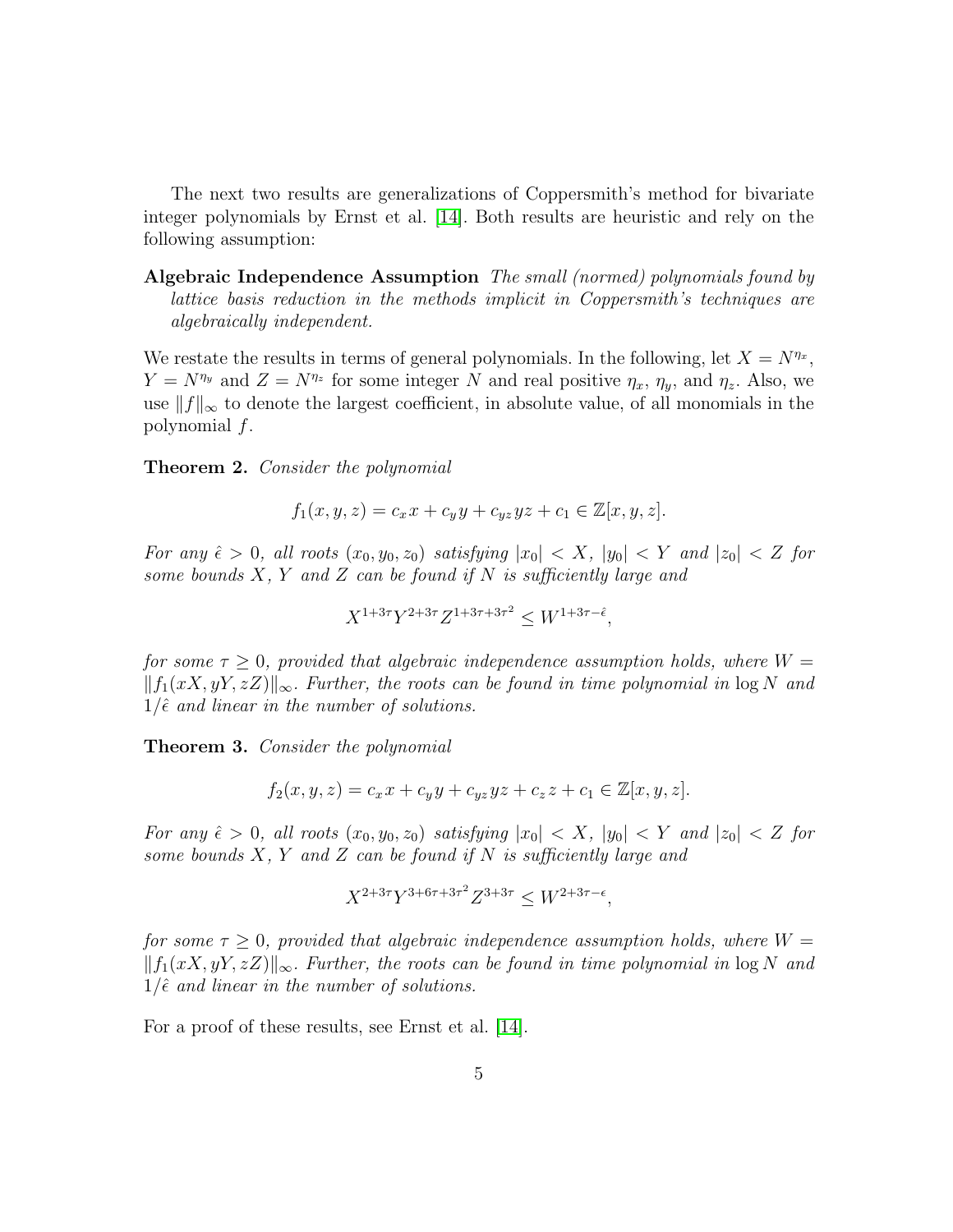### <span id="page-5-0"></span>2 Factoring Attacks

The best generic factoring method is the general number field sieve (NFS). Following Lenstra [\[20\]](#page-32-4), we will use

$$
L[N] = e^{1.923(\log N)^{1/3}(\log \log N)^{2/3}},\tag{2}
$$

as the heuristic expected runtime of the NFS to compute a non-trivial factor of the composite number N. Notice that the runtime depends only on the bitsize of the integer to be factored. Thus, when using the NFS, it is expected that the time needed to factor an n-bit RSA modulus will be the same as that needed to factor an n-bit r-prime RSA modulus for any  $r > 2$ . For RSA  $(r = 2)$  with balanced primes, the NFS is the best factoring method. The largest RSA modulus factored, as of May 2005 [\[27\]](#page-32-5), is RSA200, a 200-digit (665-bit) modulus. This is also the largest composite integer, in general, that has been factored with the NFS.

The elliptic curve method (ECM) for factoring can compute a non-trivial factor  $p$ of a composite integer  $N$  substantially faster than the NFS if the factor is significantly or a composite integer *i*v substantially raster than the ivident<br>smaller than  $\sqrt{N}.$  Again, following Lenstra [\[20\]](#page-32-4), we use

$$
E[N, p] = (\log_2 N)^2 e^{\sqrt{2}(\log p)^{1/2}(\log \log p)^{1/2}}, \tag{3}
$$

as the heuristic expected runtime of the ECM to find a factor  $p$  of  $N$ . Notice that the runtime is sub-exponential in the bitsize of the factor  $p$  and polynomial in the bitsize of the integer to be factored. Thus, when using the ECM, it is expected that the time needed to factor an  $n$ -bit RSA modulus with balanced primes will be greater than that needed to factor an  $n$ -bit  $r$ -prime RSA modulus with balanced primes for any  $r > 2$  (since the prime factors are smaller). Further, the runtime decreases with increasing number of primes. The largest factor found with the ECM, as of April 2005 [\[27\]](#page-32-5), is 66 digits (220 bits).

The security of RSA is usually estimated by the difficulty of factoring the modulus. For example, the estimated time complexity to factor a 1024-bit RSA modulus with balanced primes is roughly  $2^{80}$  (using the NFS). Thus, RSA with a 1024-bit modulus offers roughly the same security as an 80-bit one time pad. For multi-prime RSA, the security is still estimated by the difficulty of factoring the modulus. However, for a given modulus size, the security of r-prime RSA with balanced primes should be no less than the security of RSA with the same modulus size. Thus, the number of primes in the modulus must be small enough so that the expected complexity of the ECM is not less than the expected complexity of the NFS. Any value of  $r$  that satisfies this is considered a "safe" value.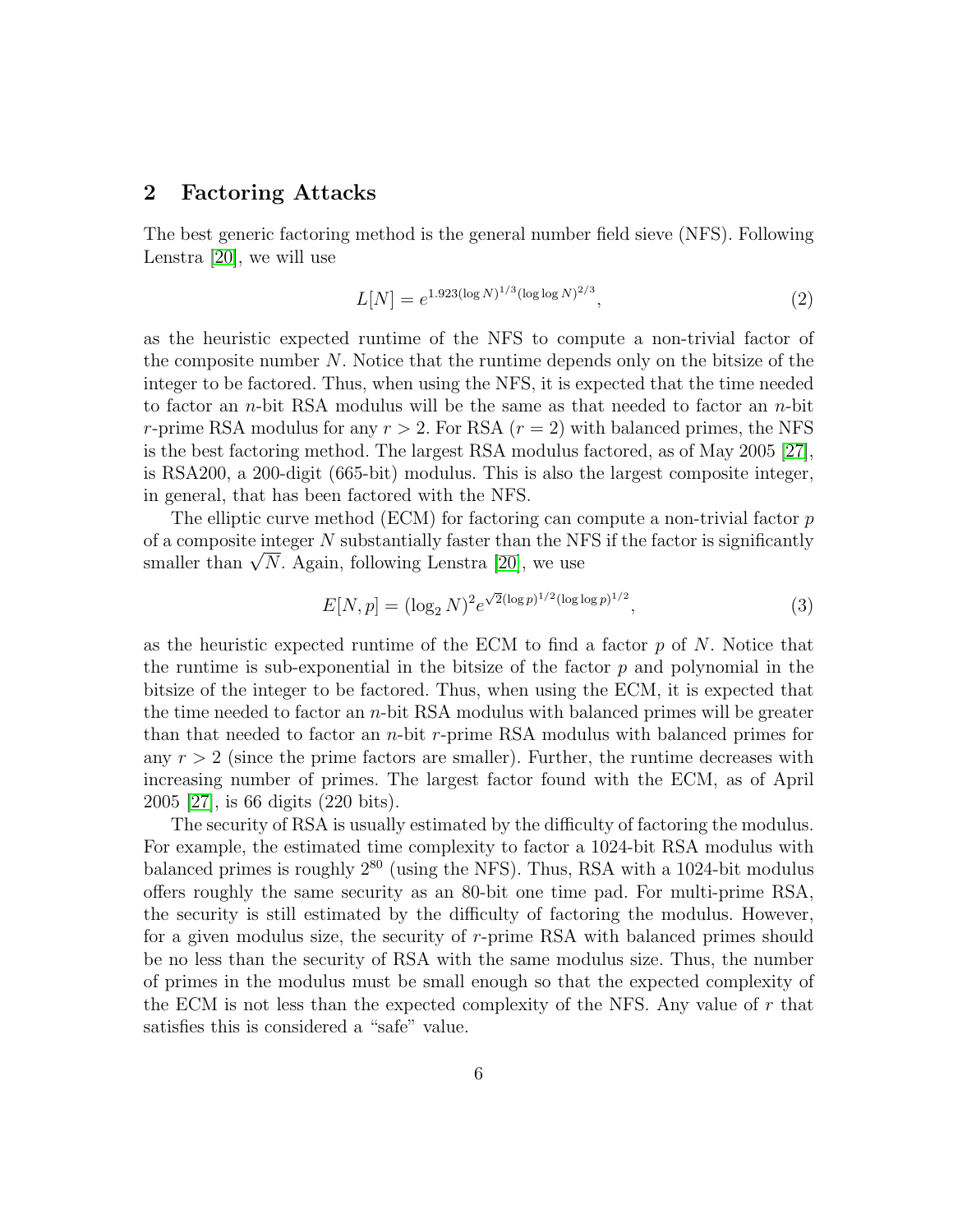Table [1](#page-6-1) lists the estimated maximum number of balanced primes that are considered safe for various modulus sizes. The data in the table is taken from [\[9\]](#page-31-9), and was determined by the crossover point of the expected runtimes of the NFS and ECM.

| Modulus size (bits)              | $1024$ 2048 4096 8192 |  |
|----------------------------------|-----------------------|--|
| Maximum number of primes $(r)$ 3 |                       |  |

<span id="page-6-1"></span>Table 1. Estimated maximum number of safe primes allowed for various modulus sizes.

Therefore, for a given modulus size, the security of r-prime RSA with balanced primes is the same for all safe values of r. Once the number of primes is increased beyond the maximum number given in Table [1,](#page-6-1) however, the security is decreased. In fact, once the number of primes is no longer a safe number, the security decreases with each additional prime in the modulus. From the perspective of the attack (i.e., factoring algorithms), the strength of the attack increases with increasing number of primes in the modulus. As we shall see in the remainder of this work, this correspondence of attack strength with number of primes is unique. In all other attacks that have been mounted on RSA and r-prime RSA, for  $r > 2$ , the attacks decrease in strength with each additional prime in the modulus.

# <span id="page-6-0"></span>3 Small Private Exponent Attacks

In this section we consider the small private exponent attacks on RSA and their extensions to multi-prime RSA. Given only the public key these attacks will recover the private exponent provided it is sufficiently small. We consider three attacks in this section: Wiener's continued fraction attack, Boneh and Durfee's lattice-based attack and Blömer and May's lattice-based attack.

The first significant small private exponent attack on RSA was Wiener's continued fraction attack [\[26\]](#page-32-6). Using the convergents of the continued fraction expansion of  $e/N$ , Wiener is able to recover the private exponent if it is sufficiently small. The attack was extended to multi-prime RSA by Hinek, Low and Teske [\[18\]](#page-32-1) and also by Ciet et al. [\[8\]](#page-31-10). The result of the attack on multi-prime RSA, [\[18,](#page-32-1) Theorem 2], is given below.

<span id="page-6-2"></span>**Attack 1** For every integer  $r > 2$  the following holds: Let N be an r-prime RSA modulus with balanced primes. Given a valid public key  $(N, e)$  with corresponding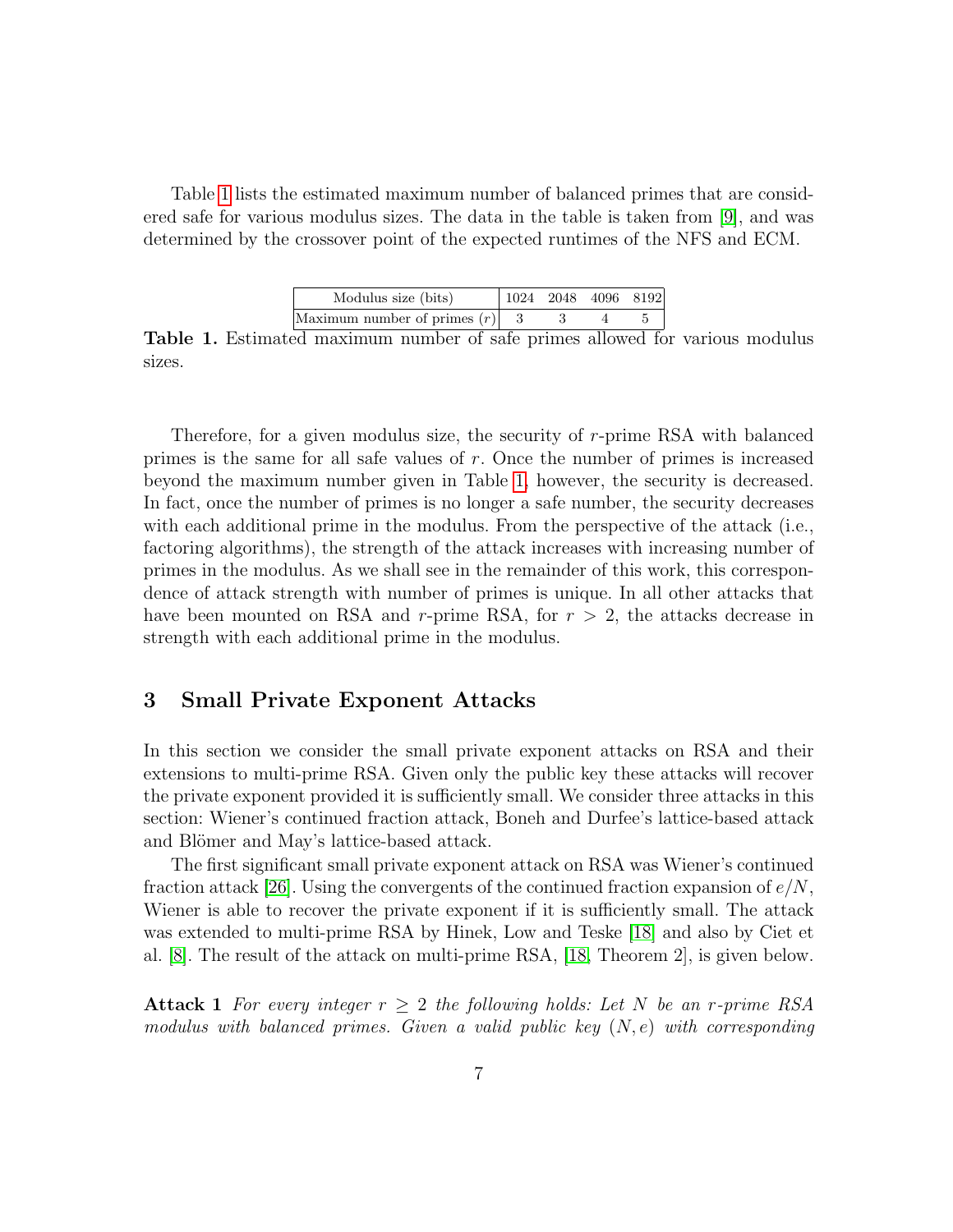private key  $(N, d)$ , if

$$
d < \frac{N^{1/(2r)}}{\sqrt{2(2r-1)}},
$$

then the private exponent can be computed in time polynomial in  $\log N$ .

Letting  $r = 2$  recovers the condition  $d < N^{1/4}$ √ 6, obtained by Boneh [\[3\]](#page-31-0), which is the same as Wiener's original result [\[26\]](#page-32-6) up to a multiplicative constant. A proof of Attack [1](#page-6-2) can be found in [\[18,](#page-32-1) §4.1].

The next significant attacks on small private exponent RSA were by Boneh and Durfee [\[4\]](#page-31-6). Based on Coppersmith's method for finding small solutions of univariate modular equations, Boneh and Durfee present two attacks which increase the range of small private exponents that are insecure. Unlike Wiener's attack, however, the lattice-based attacks are only heuristic and the bounds obtained are for the limiting case of large RSA moduli and large lattice dimension. The attacks do work well in practice though.

Boneh and Durfee's strongest lattice-based attack uses sublattices and introduces geometrically progressive matrices to give bounds on the volume of the sublattices used. Before giving the multi-prime extension of this attack, we first consider a simpler approach to using sublattices which was given by Blömer and May  $[1]$ . The bound obtained by Blömer and May gives the second strongest attack against small private exponent RSA. Their result was extended to multi-prime RSA (as well as arbitrary public exponent) by Hinek, Low and Teske  $[18,$  equation [1](#page-7-0)8. The result is as follows<sup>1</sup>.

<span id="page-7-1"></span>Attack 2 For every  $\epsilon > 0$  and integer  $r \geq 2$  there exists an  $N_0$  such that, for every  $N > N_0$ , the following holds: Let N be an r-prime RSA modulus with balanced primes, let  $(N, e)$  be a valid public key and let  $(N, d)$  be its corresponding private key, where  $e = N^{\alpha}$  and  $d = N^{\delta}$ . Given  $(N, e)$ , if the private exponent satisfies

$$
\delta \le \frac{6}{5r} - \frac{1}{5} - \frac{3\alpha}{5} + \frac{2}{5r}\sqrt{\alpha^2 r^2 - \alpha r(r-1) + 4(r-2)^2} - \epsilon,
$$

then d can be recovered in time polynomial in  $\log N$  and  $1/\epsilon$ , provided the algebraic independence assumption holds.

Letting  $r = 2$  and  $\alpha = 1$  recovers the bound  $\delta < 0$ √  $(6-1)/5 \approx 0.290$ , originally obtained by Blömer and May  $[1, \S4]$  $[1, \S4]$ . A proof of the result in Attack [2](#page-7-1) can be found in [\[18,](#page-32-1) §4.2].

<span id="page-7-0"></span><sup>&</sup>lt;sup>1</sup> Hinek, Low and Teske use the variable  $a_r = (1 - r)/r$  to simplify their presentation.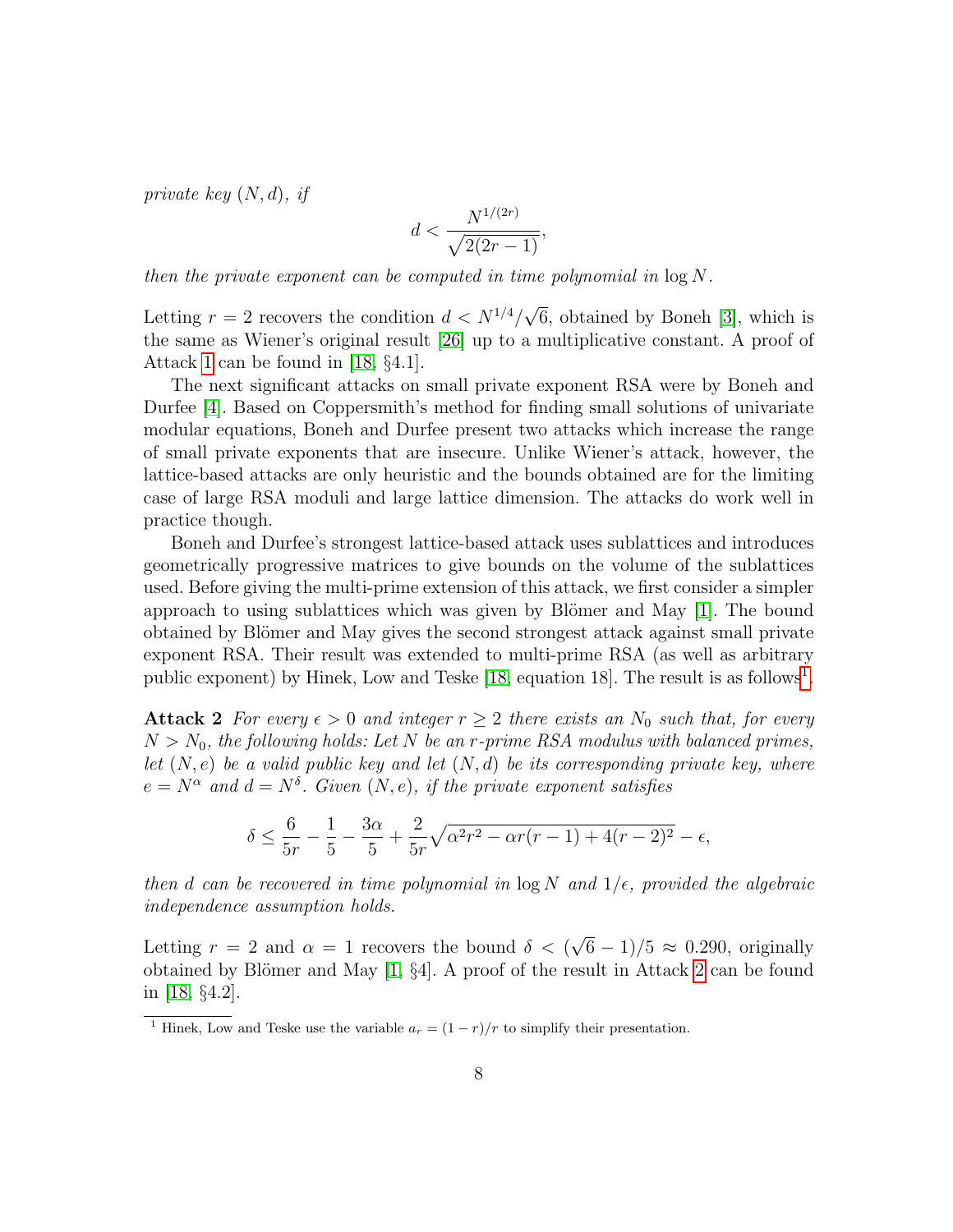We end this section with an extension of the strongest of Boneh and Durfee's lattice-based attacks. This attack gives the best theoretical bound for small private exponents that are insecure. The attack was extended to multi-prime RSA by Ciet et al. [\[8\]](#page-31-10). The result of this extension, using the approximation  $\alpha \approx 1$ , is as follows.

<span id="page-8-1"></span>Attack 3 For every  $\epsilon > 0$  and integer  $r \geq 2$  there exists an  $N_0$  such that for every  $N > N_0$  the following holds: Let N be an r-prime RSA modulus with balanced primes, let  $(N, e)$  be a valid public key and let  $(N, d)$  be its corresponding private key, where  $e = N^{\alpha}$  and  $d = N^{\delta}$ . Given  $(N, e)$ , if  $\alpha \approx 1$  and the private exponent satisfies

$$
\delta \le 1 - \sqrt{1 - \frac{1}{r}} - \epsilon,
$$

then d can be recovered in time polynomial in  $\log N$  and  $1/\epsilon$ , provided the algebraic independence assumption holds.

Letting  $r = 2$  recovers the bound  $\delta \leq 1 - \sqrt{1/2} \approx 0.292$ , originally obtained by Boneh and Durfee [\[4,](#page-31-6) §5]. A proof of the result in Attack [3](#page-8-1) can be found in [\[8,](#page-31-10) §4.2.1].

# <span id="page-8-0"></span>4 Partial Key Exposure Attacks: Known MSB

In this section we assume that the adversary has an approximation to the high order bits of the private exponent  $d = N^{\beta}$ . That is, for a given public key  $(N, e)$ , the adversary knows  $\tilde{d}$  such that  $|d - \tilde{d}| < N^{\delta}$  for some  $0 \leq \delta \leq \beta$ .

The two main lattice-based results for known partial key exposure attacks on RSA when either the public or private exponent is small are by Ernst, Jochemsz, May and de Weger [\[14\]](#page-31-1). We extend their results here to obtain new attacks on multi-prime RSA. The first attack uses the key equation with the approximation  $\hat{d}$  to compute d. We have the following new attack.

<span id="page-8-2"></span>Attack 4 For every  $\epsilon > 0$  and integer  $r \geq 2$  there exists an  $N_0$  such that for every  $N > N_0$  the following holds: Let N be an r-prime RSA modulus with balanced primes, let  $(N, e)$  be a valid public key and let  $(N, d)$  be its corresponding private key, where  $e = N^{\alpha}$  and  $d = N^{\beta}$ . Given the public key  $(N, e)$  and  $\hat{d}$  satisfying  $|d - \hat{d}| \le N^{\delta}$ , if

$$
\delta \le \frac{2}{3} + \frac{1}{3r} - \frac{2}{3r}\sqrt{(r-1)(3\alpha r + 3\beta r - 2r - 1)} - \epsilon
$$
\n(4)

then d can be recovered in time polynomial in  $\log N$  and  $1/\epsilon$ , provided the algebraic independence assumption holds.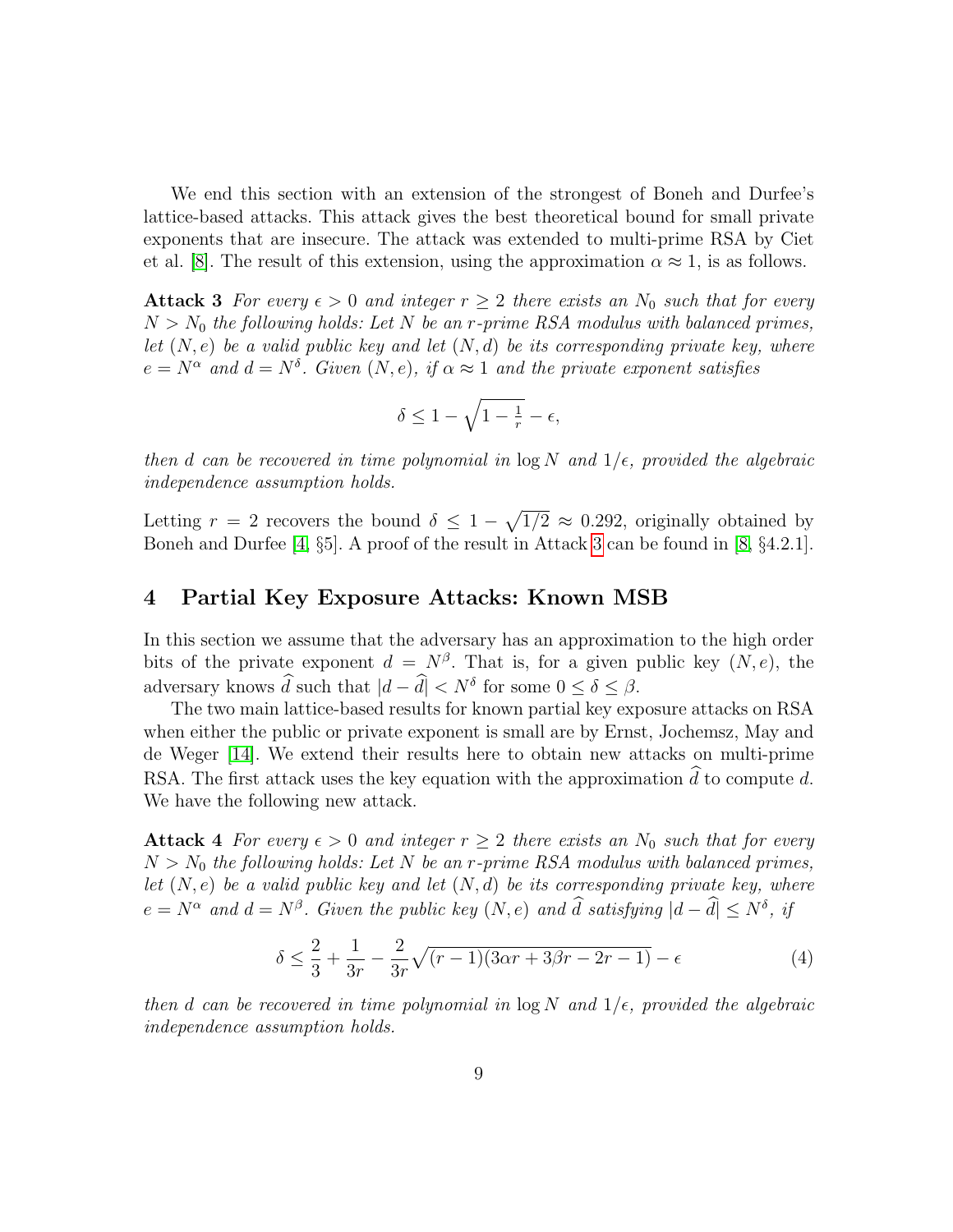**Proof:** Starting with the key equation  $ed = 1 + k\phi(N)$ , we replace d with  $\hat{d} + d_0$  and  $\phi(N)$  with  $N - A$ , to obtain

$$
e(\widehat{d} + d_0) = 1 + k(N - \Lambda).
$$

Here  $d_0$ , k and  $\Lambda$  are the only unknowns. Replacing each of these unknowns with a variable leads to the following polynomial:

$$
f(x, y, z) = ex - Ny + yz + (e\hat{d} - 1) \in \mathbb{Z}[x, y, z],
$$

which by construction has the integer root  $(x_0, y_0, z_0) = (d_0, k, \Lambda)$ . Let X, Y and Z be bounds for  $|x_0|$ ,  $|y_0|$  and  $|z_0|$ , respectively, defined by

$$
|x_0| = |d_0| < N^{\delta} = X,
$$
\n
$$
|y_0| = |k| = \left| \frac{ed-1}{\phi(N)} \right| < 2N^{\alpha+\beta-1} = Y,
$$
\n
$$
|z_0| = |A| < (2r-1)N^{1-1/r} = Z,
$$

and let  $W = ||f(xX, yY, zX)||_{\infty}$ . Since  $f(x, y, z)$  has the same set of monomials as the polynomial in Theorem [2,](#page-4-0) it follows that, for any  $\hat{\epsilon} > 0$  and  $\tau \geq 0$ , we can compute  $(x_0, y_0, z_0)$  if N is sufficiently large and

$$
X^{1+3\tau}Y^{2+3\tau}Z^{1+3\tau+3\tau^2} \le W^{1+3\tau-\hat{\epsilon}},
$$

provided that the algebraic independence assumption holds. Substituting  $X = N^{\delta}$ ,  $Y = N^{\alpha+\beta-1}, Z = 3N^{1-1/r}$  and  $W = \max(eX, NY, YZ, ed-1) = NY = 2N^{\alpha+\beta}$ , this inequality reduces to

$$
(r-1)\tau^{2} + (\delta r - 1)\tau + \frac{1}{3}(\delta r + \alpha r + \beta r - r - 1) \leq 0,
$$

in the limiting case of  $N \to \infty$ , if we let all lower order terms and factors independent of N be absorbed into  $\hat{\epsilon}$ . We can minimize the left-hand side of this inequality for any choice of  $\alpha$ ,  $\delta$  and  $r \geq 2$  by letting  $\tau = -\frac{1}{2}$  $\frac{1}{2}(\delta r - 1)/(r - 1)$ . Using this value for  $\tau$  and solving for  $\delta$ , we find that

$$
\delta \le \frac{2}{3} + \frac{1}{3r} - \frac{2}{3r}\sqrt{(r-1)(3\alpha r + 3\beta r - 2r - 1)},
$$

is a sufficient condition to recover the root  $(x_0, y_0, z_0)$  using the method implicit in Theorem [2.](#page-4-0) ❏

<span id="page-9-0"></span>The second attack uses the partial knowledge of the private exponent to compute an approximation of the constant  $k$  in the key equation. In some instances (i.e., for particular sizes of public and private exponents), using the approximations of both d and  $k$  improve the result of the previous attack. We have the following new attack.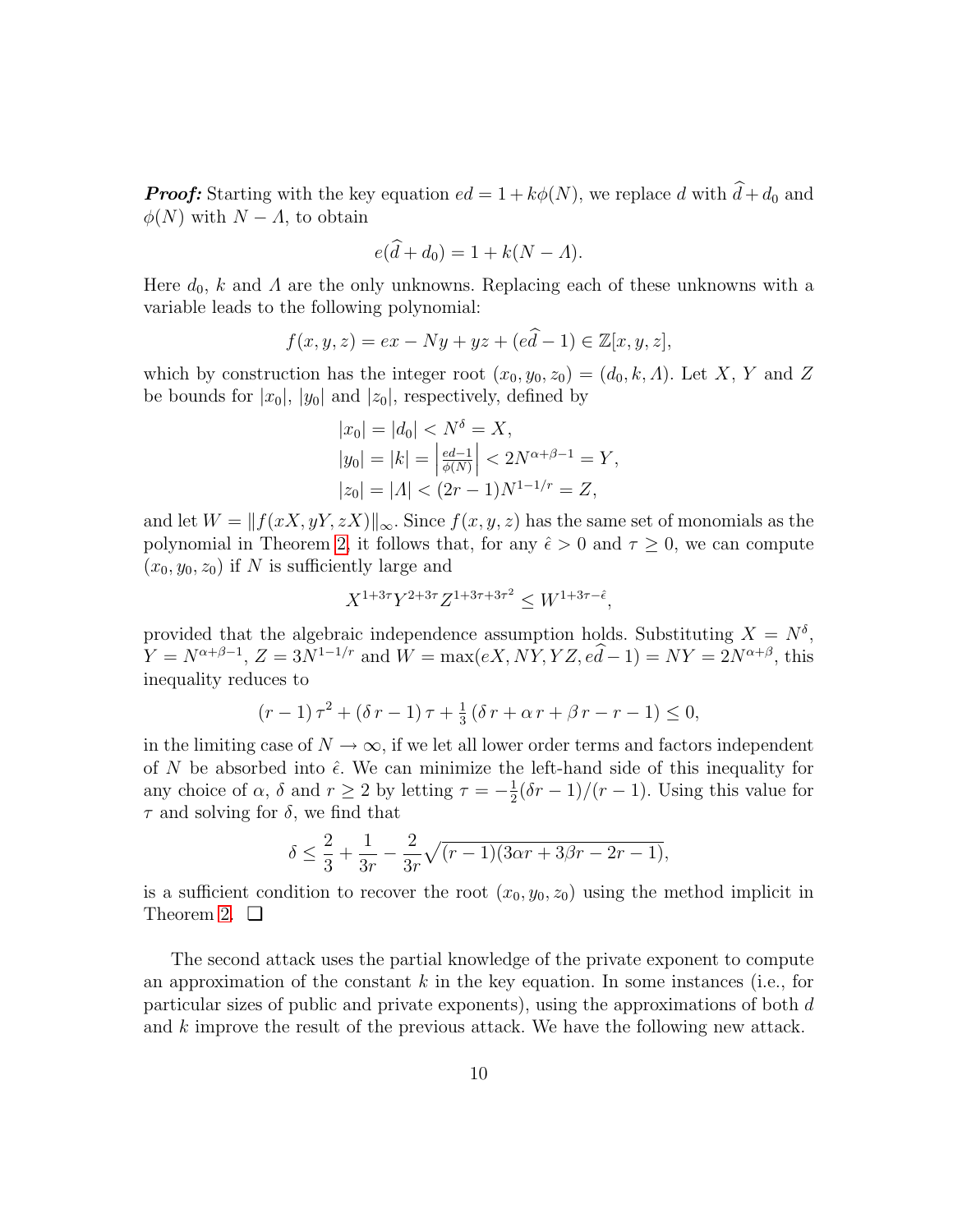Attack 5 For every  $\epsilon > 0$  and integer  $r \geq 2$  there exists an  $N_0$  such that for every  $N > N_0$  the following holds: Let N be an r-prime RSA modulus with balanced primes, let  $(N, e)$  be a valid public key and let  $(N, d)$  be its corresponding private key, where  $e = N^{\alpha}$  and  $d = N^{\beta}$ . Given the public key  $(N, e)$  and  $\hat{d}$  satisfying  $|d - \hat{d}| \le N^{\delta}$ , if

1.  $\alpha > 1 - \delta$ ,  $\delta \leq \beta - 1/r$  and

$$
\delta \le \frac{3r^2 + 6\alpha r + 3 - r^2\alpha^2 - 6r - 2\alpha r^2}{4\alpha r^2} - \epsilon, \text{ or } (5)
$$

2.  $\alpha > 1 + 1/r - \beta$ ,  $\delta \geq \beta - 1/r$  and

$$
\delta \le \frac{\alpha + \beta - 1}{3} + \frac{2}{3r} - \frac{2}{3r}\sqrt{(\alpha r + \beta r - r - 1)(\alpha r + \beta r + 2r - 4)} - \epsilon,\tag{6}
$$

then d can be recovered in time polynomial in  $\log N$  and  $1/\epsilon$ , provided the algebraic independence assumption holds.

**Proof:** First we use N, e and  $\widehat{d}$  to compute an approximation  $\widehat{k}$  of the constant k in the key equation. Let

$$
\widehat{k} = \left\lfloor \frac{e\widehat{d} - 1}{N} \right\rfloor. \tag{7}
$$

It follows that  $\hat{k}$  is a good approximation of the high bits of k. In fact, we have that (see [\[16,](#page-31-12) §2.2] for the first inequality)

$$
\left|\widehat{k} - k\right| \le \frac{e}{\phi(N)} \left(N^{\delta} + (2r - 1)\widehat{d}N^{-1/r}\right) \le 2rN^{\gamma},\tag{8}
$$

where  $\gamma = \max(\alpha + \delta - 1, \alpha + \beta - 1 - \frac{1}{r})$  $\frac{1}{r}$ ). Using this approximation for k we can then write the key equation as

$$
e(\hat{d} + d_0) = 1 + (\hat{k} + k_0)(N - A),
$$

where  $d_0 = d - \hat{d}$ ,  $k_0 = k - \hat{k}$  and  $\hat{A}$  are the only unknowns. Replacing each of the unknowns with a variable leads to the following polynomial:

$$
g(x, y, z) = ex - yN + \hat{k}z + yz + e\hat{d} - 1 - \hat{k}N \in \mathbb{Z}[x, y, x],
$$

which by construction has the integer root  $(x_0, y_0, z_0) = (d_0, k_0, \Lambda)$ . Let X, Y and Z be bounds for  $|x_0|$ ,  $|y_0|$  and  $|z_0|$ , respectively, defined by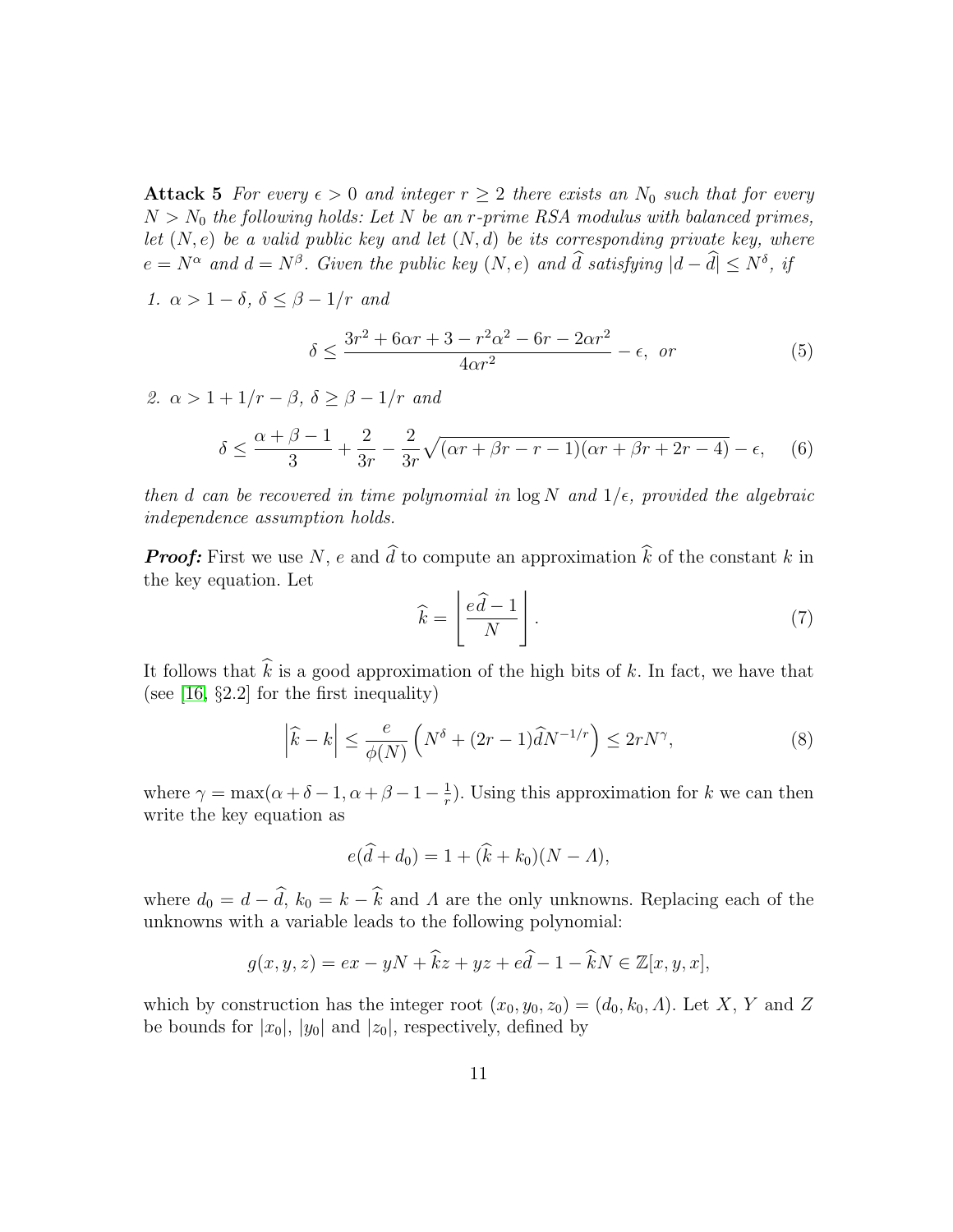$$
|x_0| = |d_0| < N^{\delta} = X,
$$
\n
$$
|y_0| = |k_0| < 2rN^{\gamma} = Y,
$$
\n
$$
|z_0| = |A| < (2r - 1)N^{1-1/r} = Z,
$$

and let  $W = ||g(xX, yY, zX)||_{\infty}$ . Since  $g(x, y, z)$  has the same set of monomials as the polynomial in Theorem [3,](#page-4-1) for any  $\hat{\epsilon} > 0$  and  $\tau \geq 0$  we can compute  $(x_0, y_0, z_0)$  if N is sufficiently large and

<span id="page-11-0"></span>
$$
X^{2+3\tau} Y^{3+6\tau+3\tau^2} Z^{3+3\tau} \le W^{2+3\tau-\hat{\epsilon}},\tag{9}
$$

provided that the algebraic independence assumption holds. Using  $X = N^{\delta}$ ,  $Y =$  $2rN^{\gamma}, Z = 3N^{1-1/r}$  and  $W = \max(eX, NY, \hat{k}Z, YZ, e\hat{d} - 1 - \hat{k}N) = NY = 2rN^{\gamma+1},$ inequality [\(9\)](#page-11-0) reduces to

$$
(\gamma r)\tau^2 + (\gamma r + \delta r - 1)\tau + \frac{1}{3}(2\delta r + r - 3 + \gamma r) < 0,
$$

in the limiting case of  $N \to \infty$ , if we let all lower order terms and factors independent of N be absorbed into  $\hat{\epsilon}$ .

When  $\gamma > 0$ , we can minimize the left-hand side of this inequality for any choice of  $\alpha$ ,  $\delta$  and  $r \geq 2$  by letting  $\tau = -\frac{1}{2}$  $\frac{1}{2}(\gamma r + \delta r - 1)/(\gamma r)$ . Using this value for  $\tau$  and solving for  $\delta$ , we find that

<span id="page-11-1"></span>
$$
\delta \le \frac{\gamma}{3} + \frac{1}{r} - \frac{2}{3r} \sqrt{\gamma^2 r^2 - 3\gamma r + 3\gamma r^2},\tag{10}
$$

is a sufficient condition to recover the root  $(x_0, y_0, z_0)$  using method implicit in Theorem [3.](#page-4-1)

We now consider the two cases for  $\gamma$  separately. That is, we consider  $\gamma = \alpha + \delta - 1$ and  $\gamma = \alpha + \beta - 1 - 1/r$ . The cases can be distinguished by the values of  $\delta$  and  $\beta - 1/r$ (the cases overlap when  $\delta = \beta - 1/r$ ). For each case, we must ensure that  $\gamma > 0$  so that the optimization of  $\tau$  given above holds.

1. When  $\delta \leq \beta - 1/r$  and hence  $\gamma = \alpha + \delta - 1$ , inequality [\(10\)](#page-11-1) becomes

$$
\delta \le \frac{3r^2 + 6\alpha r + 3 - r^2\alpha^2 - 6r - 2\alpha r^2}{4\alpha r^2}.
$$
 (11)

For this case, in order to ensure  $\gamma > 0$  we must have  $\alpha > 1 - \delta$ .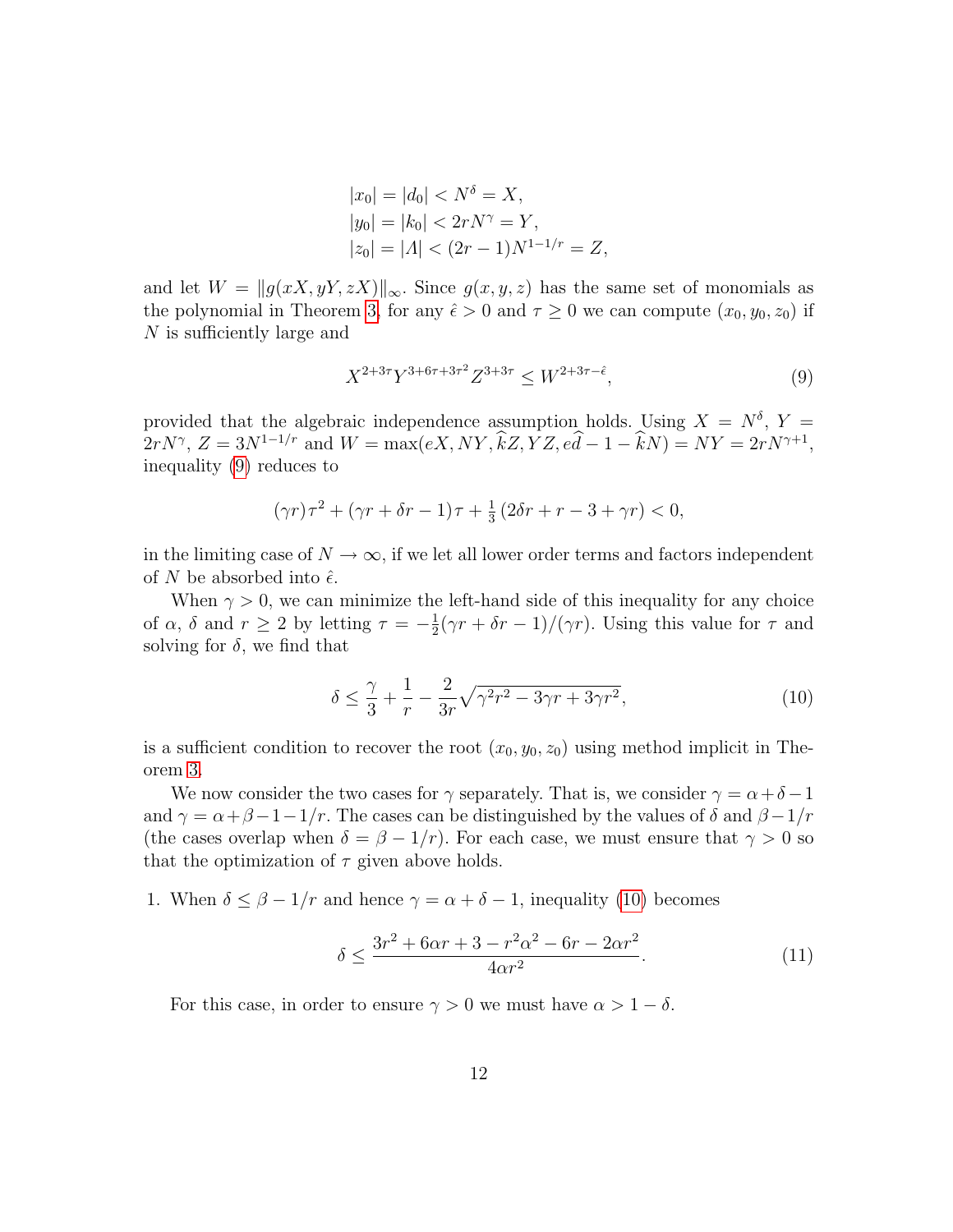2. When  $\delta \geq \beta - 1/r$  and hence  $\gamma = \alpha + \beta - 1 - 1/r$ , inequality [\(10\)](#page-11-1) becomes

$$
\delta \le \frac{\alpha + \beta - 1}{3} + \frac{2}{3r} - \frac{2}{3r}\sqrt{(\alpha r + \beta r - r - 1)(\alpha r + \beta r + 2r - 4)} - \epsilon,\qquad(12)
$$

In order to ensure that  $\gamma = \alpha + \beta - 1 - 1/r > 0$ , we must have that  $\alpha > 1 + 1/r - \beta$ in this case.

This completes the proof. ❏

While it is possible to have public and private exponents both significantly smaller than  $\phi(N)$  (see Sun and Yang [\[25\]](#page-32-7) for example), it is much more common that only one of the exponents is small. We consider the strongest attacks for these typical instances, when only one exponent is small, below. The attacks are summarized in Figure [1](#page-12-0) for the first few values of r. Notice that the effectiveness of each attack decreases with each additional prime in the modulus.



<span id="page-12-0"></span>Fig. 1. Partial key exposure attacks with known MSB and small private exponent.

#### 4.1 Small Private Exponent

In typical RSA, when the private exponent is chosen to be small, the public exponent is roughly the same order of magnitude as the modulus  $N$ . Thus, in this scenario we can approximate the public exponent by  $e \approx N$  (i.e.,  $\alpha \approx 1$ ). Using this approxima-tion in Attack [4,](#page-8-2) we have that for sufficiently large  $N$  the private exponent can be computed if

$$
\delta \le \frac{2}{3} + \frac{1}{3r} - \frac{2}{3r}\sqrt{(r-1)(r+3\beta r - 1)} - \epsilon,\tag{13}
$$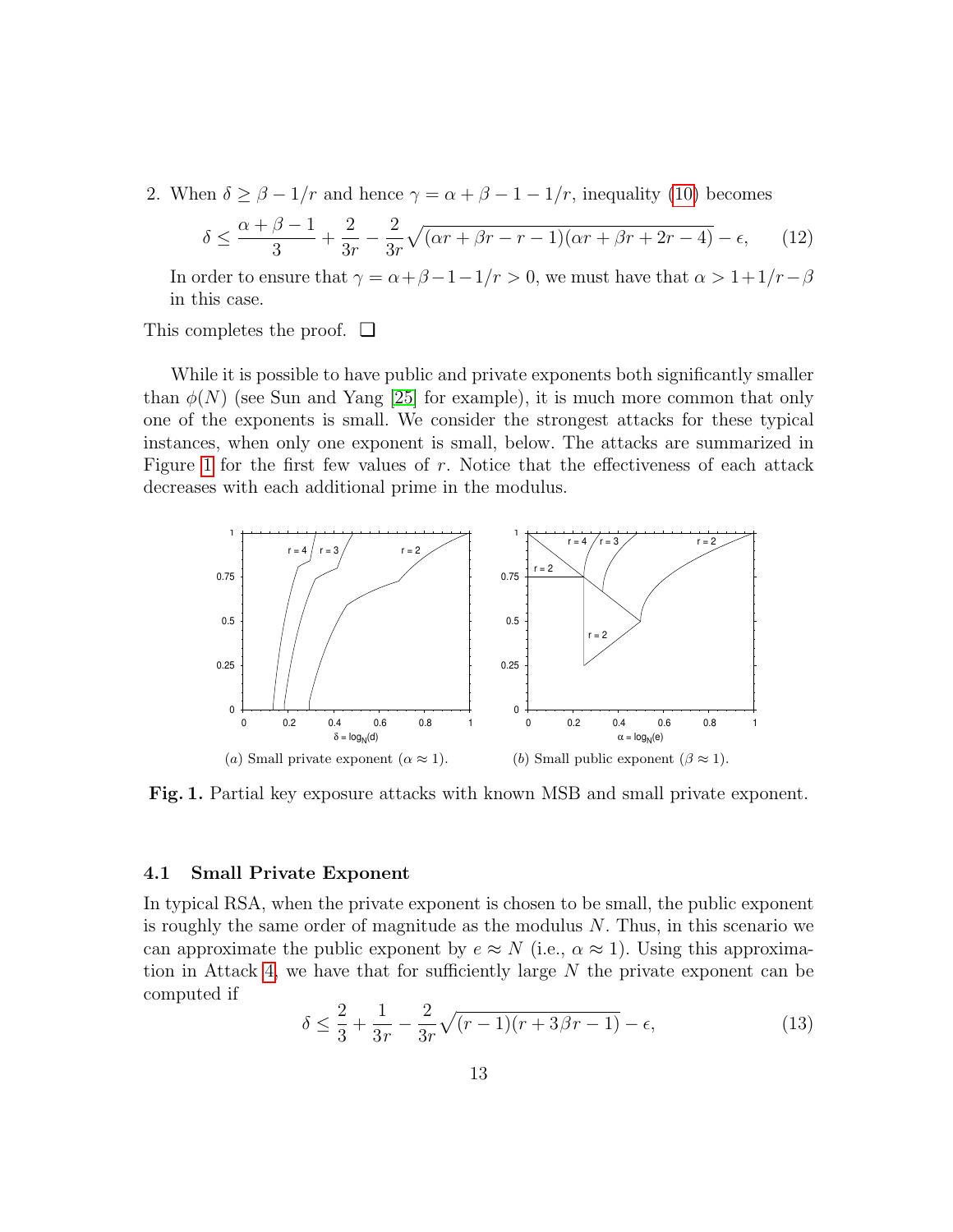Similarly, in Attack [5,](#page-9-0) we have that for sufficiently large  $N$  the private exponent can be computed if

$$
\delta \le \frac{3}{4r^2} - \epsilon,\tag{14}
$$

when  $\beta \leq (3+4r)/(4r^2)$ , or if

$$
\delta \le \frac{\beta}{3} + \frac{2}{3r} - \frac{2}{3}\sqrt{(r\beta - 1)(r\beta - 4 + 3r)} - \epsilon,\tag{15}
$$

when  $\beta \geq (3+4r)/(4r^2)$ . Since  $\alpha \approx 1$ , we have  $\gamma > 0$  for both cases. Letting  $r = 2$ in the preceding three equations recovers the original results for RSA by Ernst et al. [\[14,](#page-31-1) Theorem 1]. In particular, when  $r = 2$ , the private exponent can be recovered if:

1.  $\delta \leq \frac{5}{6} - \frac{1}{3}$ 3 √  $1+6\beta-\epsilon$ , or 2.  $\beta \leq \frac{11}{16}$  and  $\delta \leq \frac{3}{16} - \epsilon$ , or 3.  $\beta \ge \frac{11}{16}$  and  $\delta \le \frac{1}{3} + \frac{1}{3}$  $\frac{1}{3}\beta - \frac{1}{3}$  $\frac{1}{3}\sqrt{4\beta^2+2\beta-2}-\epsilon.$ 

In addition to Attacks [4](#page-8-2) and [5,](#page-9-0) both of the small private exponent attacks (Wiener; Boneh and Durfee) can be considered as partial key exposure attacks with known MSB and small private exponent. In this case, zero bits of the private key are required to successfully mount the attack (i.e.,  $\delta = 0$ ).

We illustrate the partial key exposure attacks with small private exponent for the first few values of r when  $\alpha \approx 1$  in Figure [1\(](#page-12-0)a). For each value of  $\beta$ , the fraction of bits of the private exponent required for the attack to succeed is given (i.e.,  $(\beta - \delta)/\beta$ ). For each value of r, Attacks [3](#page-8-1) is strongest for small  $\beta$ , Attack [4](#page-8-2) is strongest for intermediate values of  $\beta$  and Attack [5](#page-9-0) is strongest for larger values of  $\beta$ .

#### 4.2 Small Public Exponent

In typical RSA, when the public exponent is chosen to be small, the private exponent is roughly the same order as magnitude as the modulus  $N$ . Thus, in this scenario we can approximate the private exponent by  $d \approx N$  (i.e.,  $\beta \approx 1$ ). Using this approxima-tion in Attack [5,](#page-9-0) we have that for sufficiently large  $N$  the private exponent can be computed when  $e > N^{1/r}$  ( $\alpha > 1/r$  to ensure  $\gamma > 0$ ) and

$$
\delta \le \frac{\alpha}{3} + \frac{2}{3r} - \frac{2}{3r}\sqrt{(\alpha r - 1)(\alpha r + 3r - 4)} - \epsilon.
$$
 (16)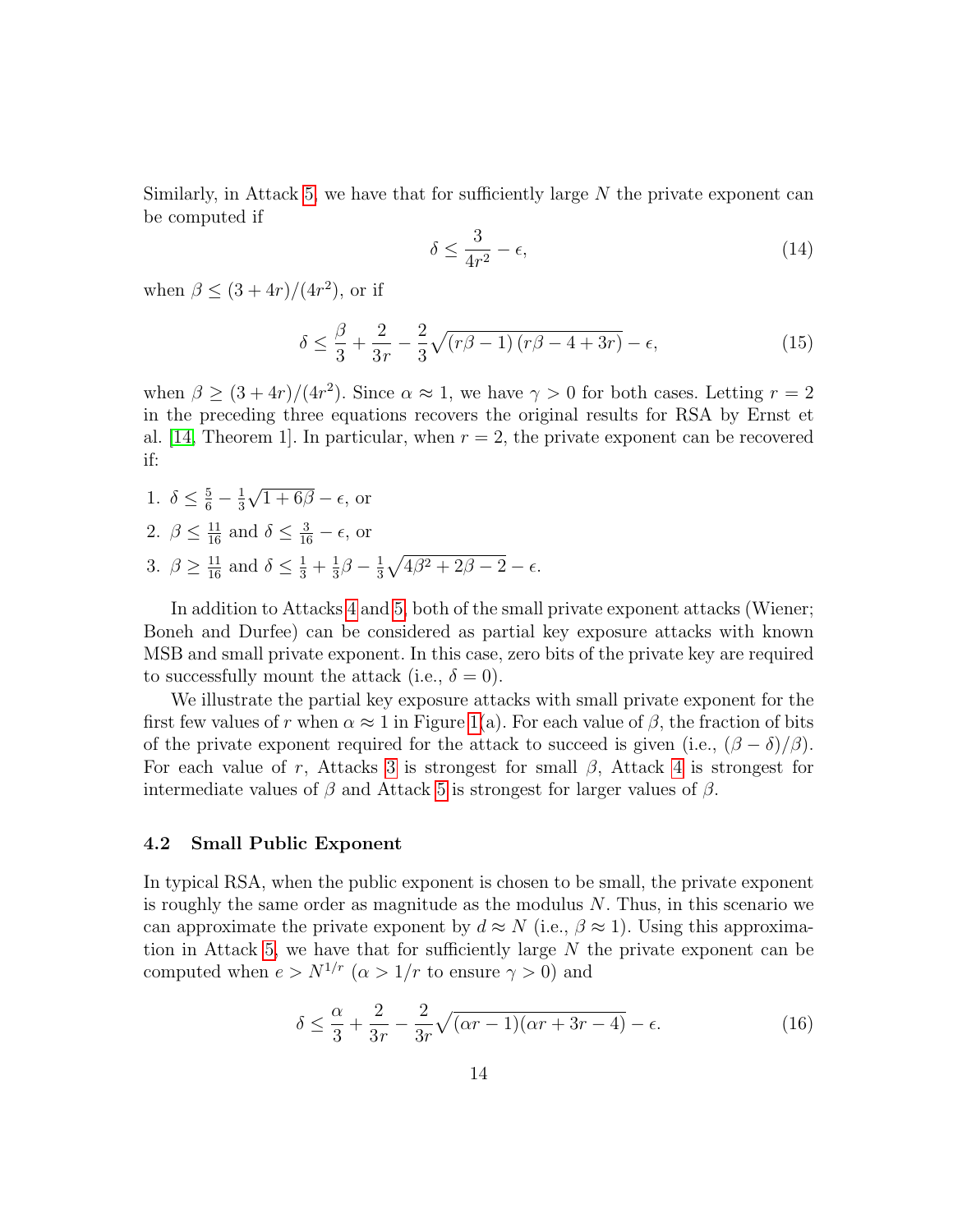Letting  $r = 2$  recovers the original RSA result obtained by Ernst et al. [\[14,](#page-31-1) Theorem 2]. Namely,  $\delta \leq \frac{1}{3} + \frac{1}{3}$  $\frac{1}{3}\alpha-\frac{1}{3}$  $\frac{1}{3}\sqrt{4\alpha^2+2\alpha-2}-\epsilon.$ 

When the public exponent is smaller than  $N^{1/r}$ , an attack that is not based on lattice basis reduction can be used. The original attack on RSA is by Boneh, Durfee and Frankel [\[6\]](#page-31-13) and was extended to the multi-prime case by Hinek, Low and Teske [\[18\]](#page-32-1). The main result of the attack follows.

<span id="page-14-0"></span>Attack 6 For every integer  $r \geq 2$  there exists an  $N_0$  such that for every  $N > N_0$  the following holds: Let N be an r-prime RSA modulus with balanced primes, let  $(N, e)$  be a valid public exponent and let  $(N, d)$  be its corresponding private key, where  $e \leq N^{1/r}$ and  $k = (ed-1)/\phi(N) > \eta e$  for some  $0 < \eta < 1$ . Given  $(N, e)$  and an approximation  $\widehat{d}$  of d satisfying  $|d-\widehat{d}| < e$ , the private exponent can be computed in time polynomial in r,  $\log N$  and  $1/\eta$ .

For a proof of Attack [6,](#page-14-0) see [\[18,](#page-32-1) §5.2].

In Figure [1\(](#page-12-0)b), we illustrate the partial key exposure attacks with small public exponent for the first few values of r when  $\beta \approx 1$ . For each value of  $\alpha$ , the fraction of bits of the private exponent required for the attack to succeed is given (i.e.,  $1 - \delta$ ). In addition to Attacks [5](#page-9-0) and [6,](#page-14-0) we have included two additional partial key exposure attacks by Boneh, Durfee and Frankel [\[6\]](#page-31-13) that only apply to RSA. We include these attacks to give a complete picture of the best partial key exposure attacks on multiprime RSA (including RSA). We give the results of these attacks below. For arguments that these attacks cannot be extended to the multi-prime case, see Hinek, Low and Teske [\[18,](#page-32-1) §5.2].

The first attack yields applies to instances of RSA with public exponent in the range  $1/4 < \alpha < 1/2$ . It is the strongest known partial key exposure attack with known MSB against RSA, occurring when  $e \approx N^{1/4}$ . The main result of the attack follows (see [\[6,](#page-31-13) Theorem 4.3] for more details including a proof of the result).

<span id="page-14-1"></span>**Attack 7** For every  $\epsilon > 0$  there exists an  $N_0$  such that for every  $N > N_0$  the following holds: Let N be an RSA modulus with balanced primes, let  $(N, e)$  be a valid public key with prime public exponent and let  $(N, d)$  be its corresponding private key, where  $e = N^{\alpha}$ . Given  $(N, e)$  where  $\frac{1}{4} \leq \alpha \leq \frac{1}{2}$  $\frac{1}{2}$  and  $\tilde{d}$  satisfying  $|d - \tilde{d}| < N^{\alpha - \epsilon}$ , the private exponent can be computed in time polynomial in  $\log N$  and  $1/\epsilon$ .

This attack requires that the public exponent be prime. If e is not prime, the attack can still be mounted provided that the factorization of  $e$  is known. If  $e$  has  $t$  distinct prime factors then the runtime of the modified attack is polynomial in  $\log N$ ,  $1/\epsilon$  and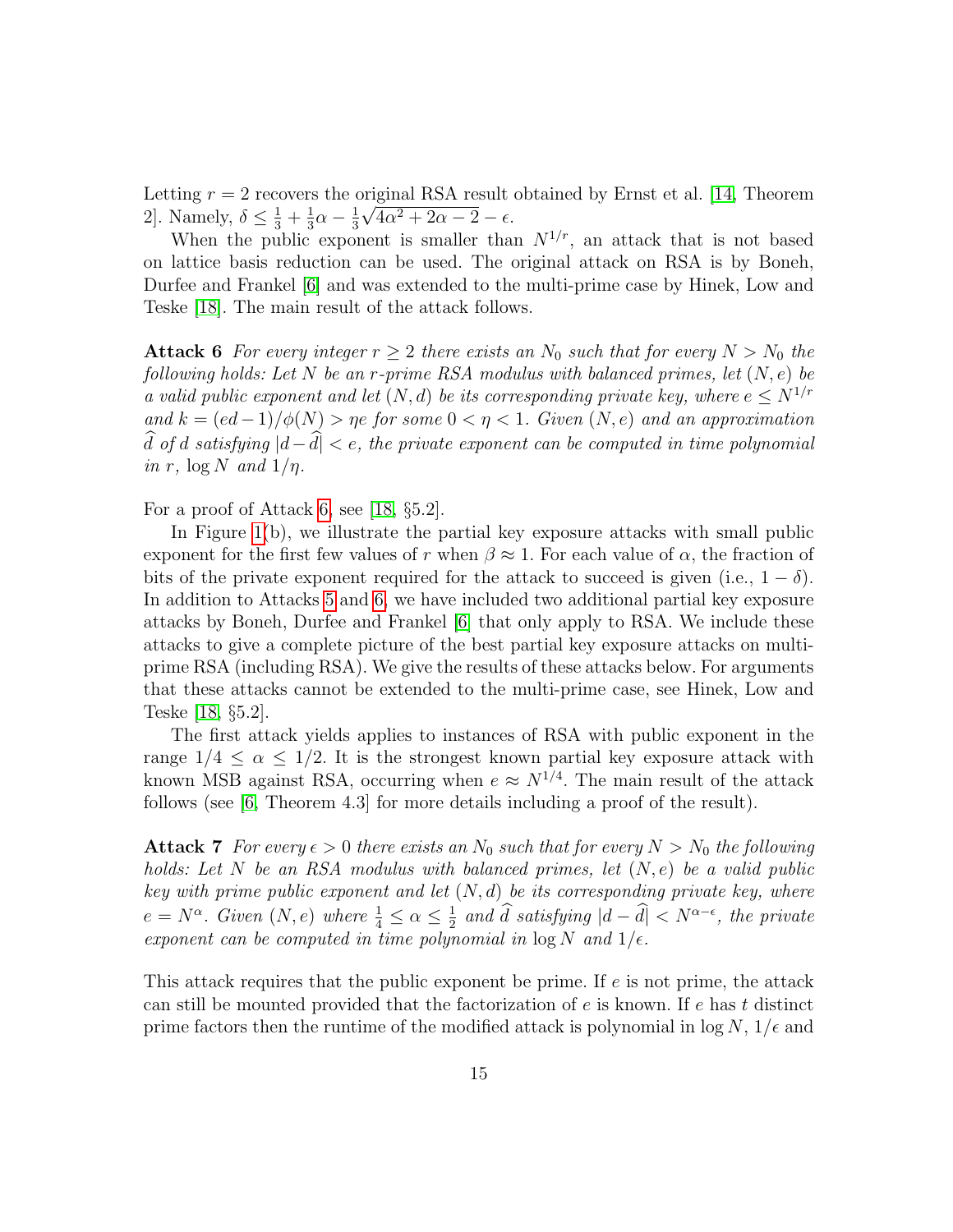$2<sup>t</sup>$ . For details, see [\[6,](#page-31-13) Corollary 4.4]. For a 1024-bit modulus and randomly chosen  $e < N^{1/2}$ , it should be possible to completely factor e using the ECM (see Section [2\)](#page-5-0).

The second attack, observed by Blömer and May  $[2, \S1]$  $[2, \S1]$ , is not explicitly mentioned by Boneh, Durfee and Frankel but follows from two of their results [\[6,](#page-31-13) Theorems 3.3 and 4.1]. The main result of the attack, which applies to instances of RSA with public exponent smaller than  $N^{1/4}$ , is as follows.

<span id="page-15-2"></span>Attack 8 For every  $\epsilon > 0$  there exists an  $N_0$  such that for every  $N > N_0$  the following holds: Let  $N$  be an RSA modulus with balanced primes, let  $(N, e)$  be a valid public key and let  $(N, d)$  be its corresponding private key. Given  $(N, e)$  where  $0 \leq \alpha \leq \frac{1}{2}$  $rac{1}{2}$  and d satisfying  $|d - \hat{d}| < N^{1/4 - \epsilon}$ , the private exponent can be computed in time polynomial in  $\log N$  and  $1/\epsilon$ .

## <span id="page-15-0"></span>5 Partial Key Exposure Attacks: Known LSB

In this section we consider attacks in which some of the least significant bits of the private exponent are known. In particular, we assume that the adversary knows  $d_0$  for some (known) M such that  $d \equiv d_0 \mod M$ . Thus, we can write the private exponent as  $d = d_1M + d_0$  where  $d_1$  is the only unknown. We will let  $M = N^{\beta-\delta}$  so that the size of the unknown part of the private exponent satisfies  $|d_1| < N^{\delta}$ .

The most general partial key exposure attack on RSA with known LSB is due to Ernst et al. [\[14\]](#page-31-1). We extend their result to multi-prime RSA here to obtain the following new attack.

**Attack 9** For every  $\epsilon > 0$  there exists an  $N_0$  such that for every  $N > N_0$  the following holds: Let N be an r-prime RSA modulus with balanced primes, let  $(N, e)$  be a valid public exponent and let  $(N, d)$  be its corresponding private key, where  $e = N^{\alpha}$  and  $d = N^{\beta}$ . Given  $(N, e)$ ,  $d_0$  and M where  $d \equiv d_0 \bmod M$  and  $M = N^{\beta-\delta}$ , if

<span id="page-15-1"></span>
$$
\delta \le \frac{2}{3} + \frac{1}{3r} - \frac{2}{3r}\sqrt{(r-1)(3r\beta + 3r\alpha - 2r - 1)} - \epsilon,\tag{17}
$$

then the private exponent can be recovered in time polynomial in  $\log N$  and  $1/\epsilon$ , provided the algebraic independence assumption holds.

**Proof:** Beginning with the key equation,  $ed = 1 + k\phi(N)$ , we substitute  $d = d_1M + d_0$ and  $\phi(N) = N - A$  to obtain

$$
eMd_1 + ed_0 = 1 + kN - kA,
$$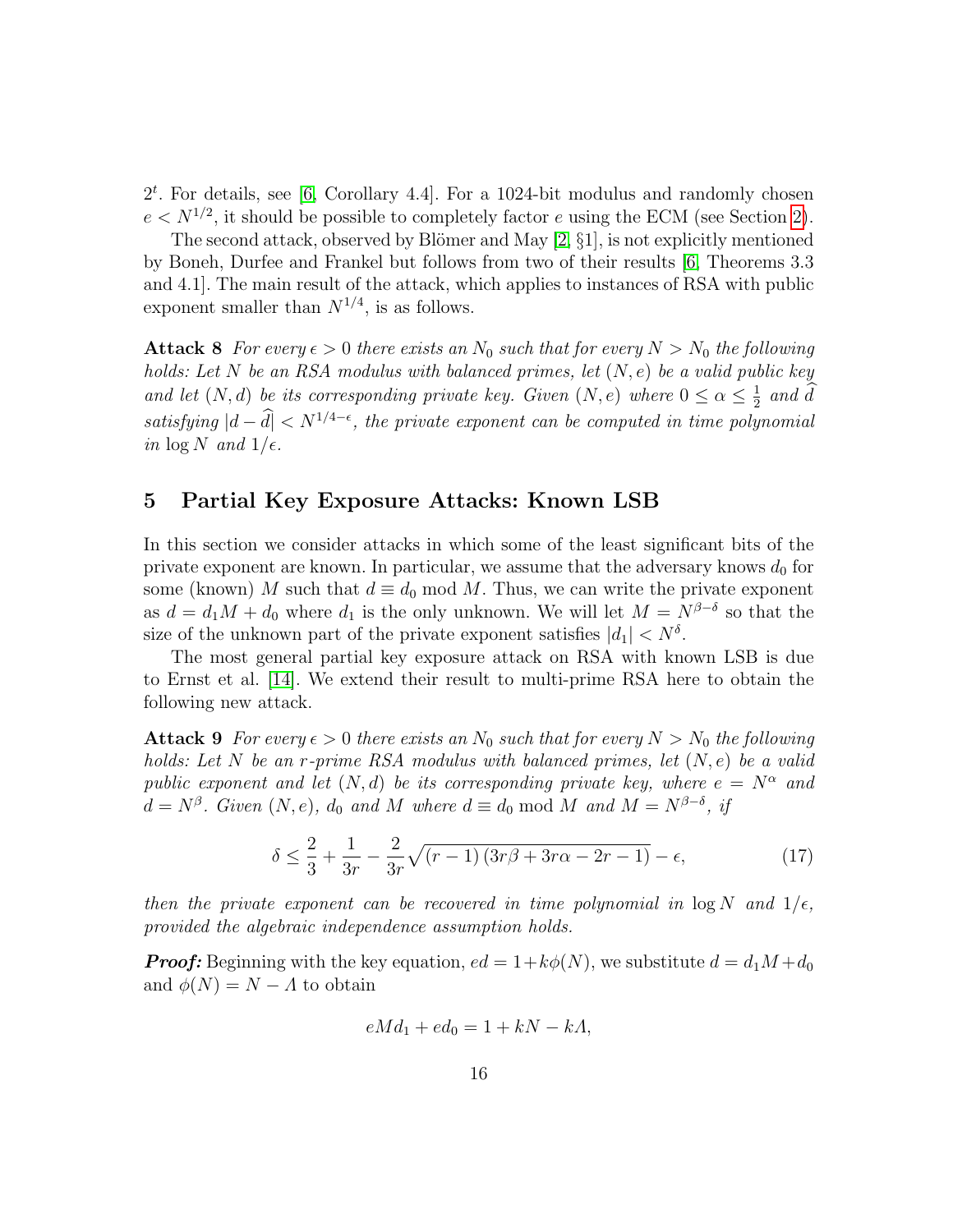where  $d_1$ , k and  $\Lambda$  are the only unknowns. Replacing these unknowns with variables leads to the following polynomial:

$$
f(x,y,z) = (eM)x - Ny + yz + ed_0 - 1 \in \mathbb{Z}[x,y,z],
$$

which by construction has the integer root  $(x_0, y_0, z_0) = (d_0, k, \Lambda)$ . Let X, Y and Z be bounds for  $|x_0|$ ,  $|y_0|$  and  $|z_0|$ , respectively, defined by

$$
|x_0| = |d_0| < N^{\delta} = X,
$$
\n
$$
|y_0| = |k| = \left| \frac{ed - 1}{\phi(N)} \right| < 2N^{\alpha + \beta - 1} = Y,
$$
\n
$$
|z_0| = |A| < (2r - 1)N^{1 - 1/r} = Z,
$$

and let  $W = ||f(xX, yY, zX)||_{\infty}$ . Notice that the polynomial  $f(x, y, z)$  has the same set of monomials as the polynomial in the proof of Attack [4](#page-8-2) and that the bounds X, Y, Z and  $W = \max(eMX, NY, YZ, ed_0 - 1) = NY = 2N^{\alpha+\beta}$ , are also the same. From the proof of Attack [4,](#page-8-2) we can then conclude that the root  $(x_0, y_0, z_0)$  can be computed for sufficiently large N when

$$
\delta \le \frac{2}{3} + \frac{1}{3r} - \frac{2}{3r}\sqrt{(r-1)(3\alpha r + 3\beta r - 2r - 1)},
$$

provided the algebraic assumption holds. ❏

As with the known MSB attacks, we now consider the best partial key exposure attacks with known LSB on multi-prime RSA when only one of the private and public exponent is small. In Figure [2,](#page-17-0) we summarize these attacks for the first few values of r. As with the attacks with known MSB, we see that the effectiveness of each attack decreases with each additional prime in the modulus.

#### <span id="page-16-0"></span>5.1 Small Private Exponent

When the private exponent is small and the keys have been chosen in the standard way then the the public exponent can be approximated, with high probability, by  $e \approx N$ (i.e.,  $\alpha \approx 1$ ). Using this approximation in Attack [9,](#page-15-1) we see that, for sufficiently large N, the private exponent can be computed if

$$
\delta \le \frac{2}{3} + \frac{1}{3r} - \frac{2}{3r}\sqrt{(r-1)(3\beta r + r - 1)} - \epsilon.
$$
 (18)

Letting  $r = 2$  recovers the original result  $\delta \leq \frac{5}{6} - \frac{1}{3}$ 3 √  $1+6\overline{\beta}$ , obtained by Ernst et al. [\[14,](#page-31-1) Theorem 3]. Combining this attack with Boneh and Durfee's small private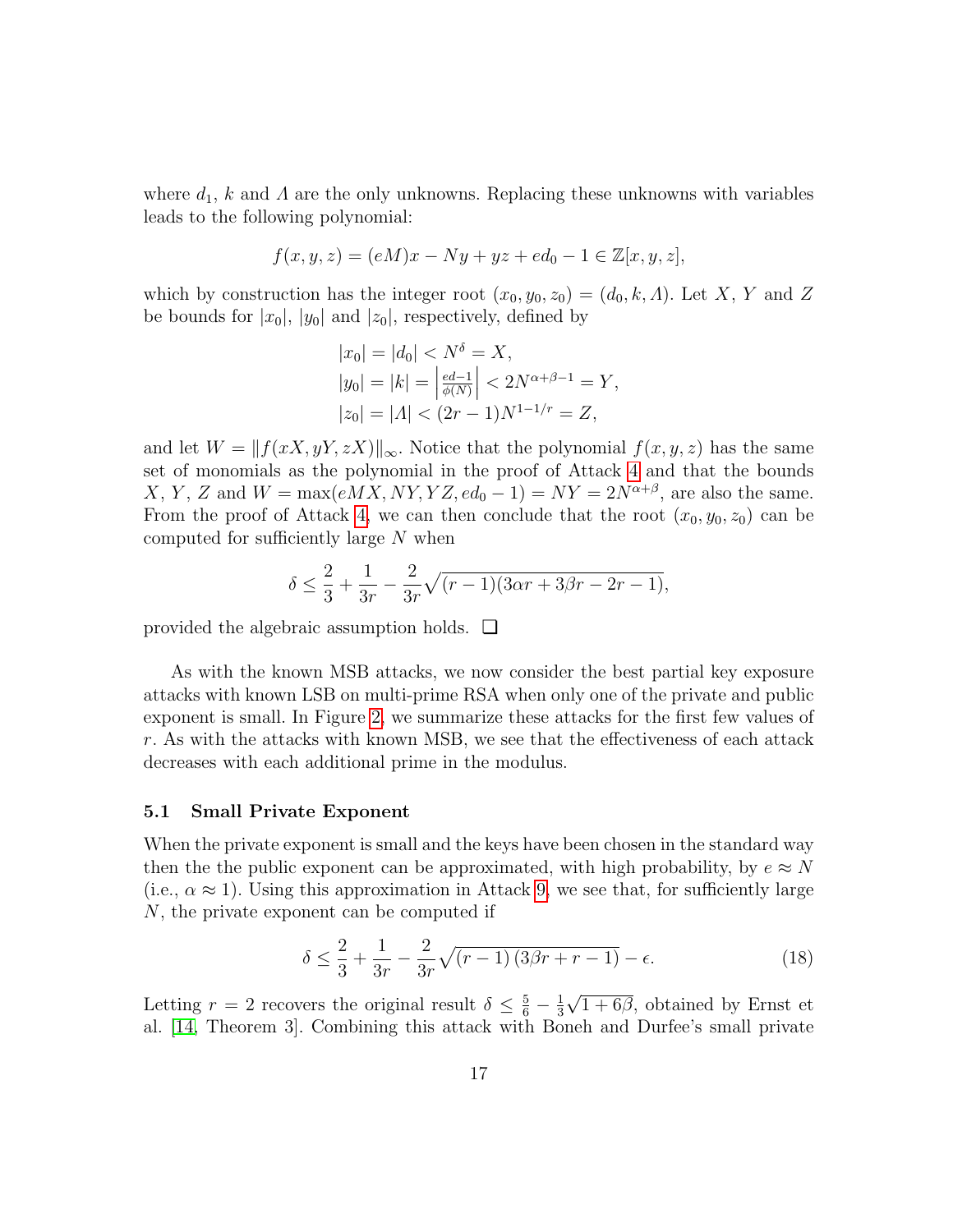

<span id="page-17-0"></span>Fig. 2. Partial key exposure attacks with known LSB. In each plot, the fraction of LSB of the private exponent needed to mount the attack for large  $N$  is shown.

exponent attack gives the strongest attacks with known least significant bits. Again, we can consider Boneh and Durfee's small private exponent attack as a partial key exposure attack in which zero of the LSB of the private exponent are needed  $(\delta = 0)$ . We illustrate these attacks for the first few values of  $r$  in Figure [2\(](#page-17-0)a).

### 5.2 Small Public Exponent

When the public exponent is small and the keys have been chosen in the standard way, with high probability, the private exponent can be approximated by  $d \approx N$  (i.e.,  $\beta \approx 1$ ). Using this approximation in Attack [9,](#page-15-1) we see that, for sufficiently large N, the private exponent can be computed if

$$
\delta \le \frac{2}{3} + \frac{1}{3r} - \frac{2}{3r}\sqrt{(r-1)(3\alpha r + r - 1)} - \epsilon.
$$
 (19)

Letting  $r = 2$  recovers the original result  $\delta \leq \frac{5}{6} - \frac{1}{3}$ 3 √  $1 + 6\alpha$ , obtained by Blömer and May  $[2,$  Theorem 11, and again by Ernst et al.  $[14, §4.3]$  $[14, §4.3]$ . In Figure [2\(](#page-17-0)b), we illustrate the best known partial key exposure attacks with known LSB for instances of multi-prime RSA with small public exponent and large private exponent  $(d \approx 1)$  for  $r \in \{2, 3, 4\}$ . In addition to Attack [9,](#page-15-1) we have included Boneh, Durfee and Frankel's small public exponent partial key exposure attack on RSA  $[6,$  Theorem 3.1, as given below.

<span id="page-17-1"></span>Attack 10 For every  $\epsilon > 0$  there exists an  $N_0$  such that for every  $N > N_0$  the following holds: Let N be an r-prime RSA modulus with balanced primes, let  $(N, e)$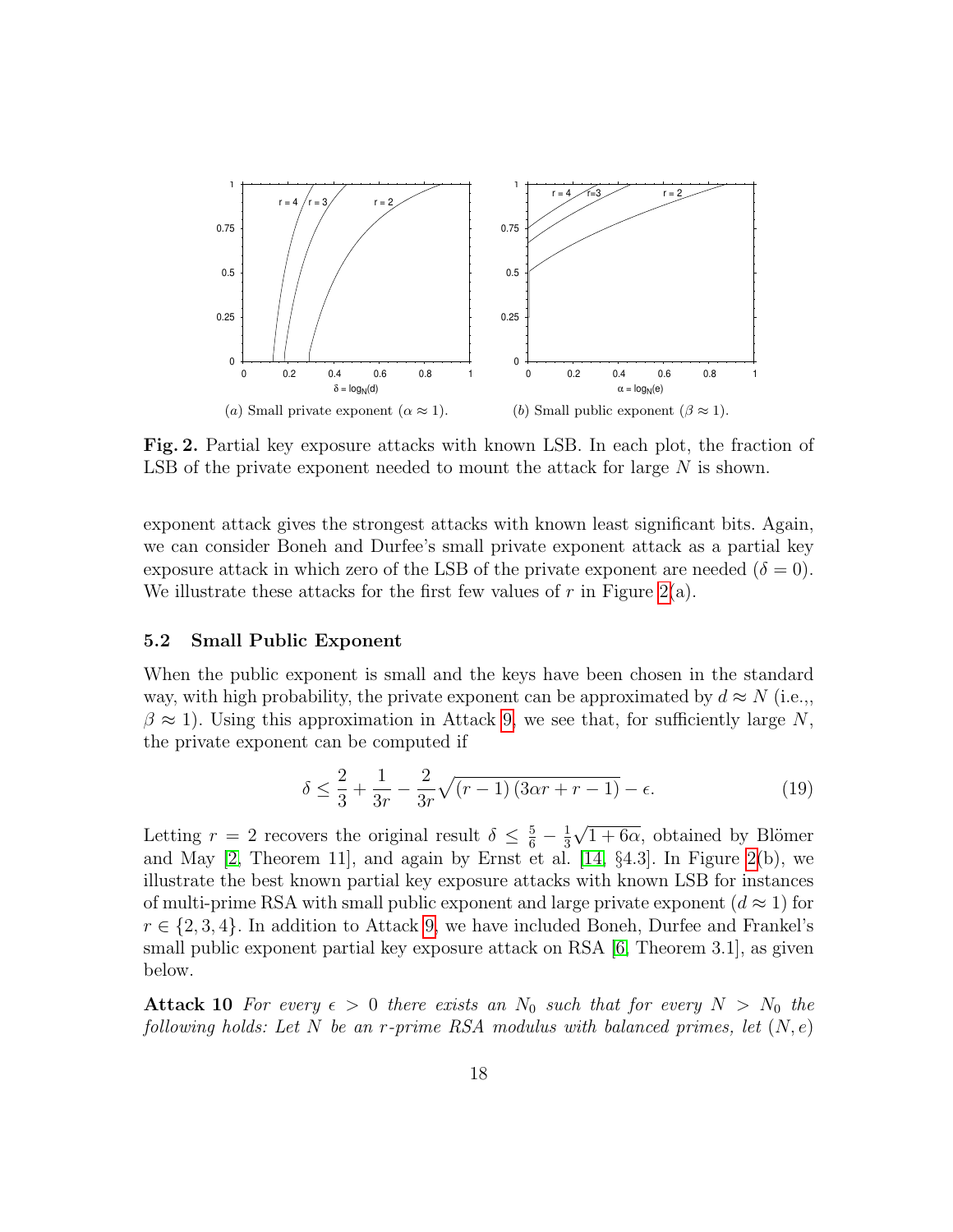be a valid public exponent and let  $(N, d)$  be its corresponding private key, where  $N \equiv 3$ (mod 4) and  $e \leq \frac{1}{8}N^{1/4}$ . Given  $(N, e)$ ,  $d_0$  and M where  $d \equiv d_0 \pmod{M}$  and  $M \geq$  $N^{1/4}$ , the private exponent can be computed in time polynomial in  $\log N$  and  $e \log e$ .

When the public exponent is very small, this attack on RSA gives the strongest partial key exposure attack with known LSB. It was argued by Hinek, Low and Teske [\[18,](#page-32-1) §5.1], that this attack most likely cannot be extended to multi-prime RSA.

# <span id="page-18-0"></span>6 Partial Key Exposure Attacks: Known Partial Factorization

In this section, we extend the notion of partial key exposure attacks to include attacks in which any part of the private key, which is meant to be secret, is known. We allow the adversary to know some of the least or most significant bits of one or more of the primes in the modulus in addition to zero or more of the most or least significant bits of the private exponent. In particular, for balanced r-prime RSA we assume that the adversary knows v of the r primes in N, for some  $1 \le v \le r-2$ , in addition to zero or more of the most or least significant bits of the remaining unknown primes and the private exponent.

We begin this section with some factoring results and then present two attacks on multi-prime RSA that recover the private exponent. The factoring attacks are simple applications of the lattice-based factoring results of Coppersmith [\[10\]](#page-31-2) and Boneh, Durfee and Howgrave-Graham [\[7\]](#page-31-15). The attacks apply to any composite integer having the same form as a balanced r-prime RSA modulus. Of the attacks that recover the private exponent, the first attack recovers sufficiently small private exponents using only the public key and the partial factorization. This attack can be seen as an extension of Wiener's continued fraction attack. The second attack uses lattice basis reduction techniques based on Coppersmith's methods to improve the results of the first. This attack, like all of the other lattice-based attacks on multi-prime RSA, rely on the algebraic independence assumption and so it is only heuristic.

#### 6.1 Factoring r-prime RSA Moduli

<span id="page-18-1"></span>Boneh, Durfee and Howgrave-Graham presented a lattice-based factoring method for composite integers of the form  $N = p^r q$  in [\[7,](#page-31-15) Theorem 3.1]. Based on their method, we present a new method to factor composite integers with the same form as multiprime RSA moduli with balanced primes. The main result is as follows.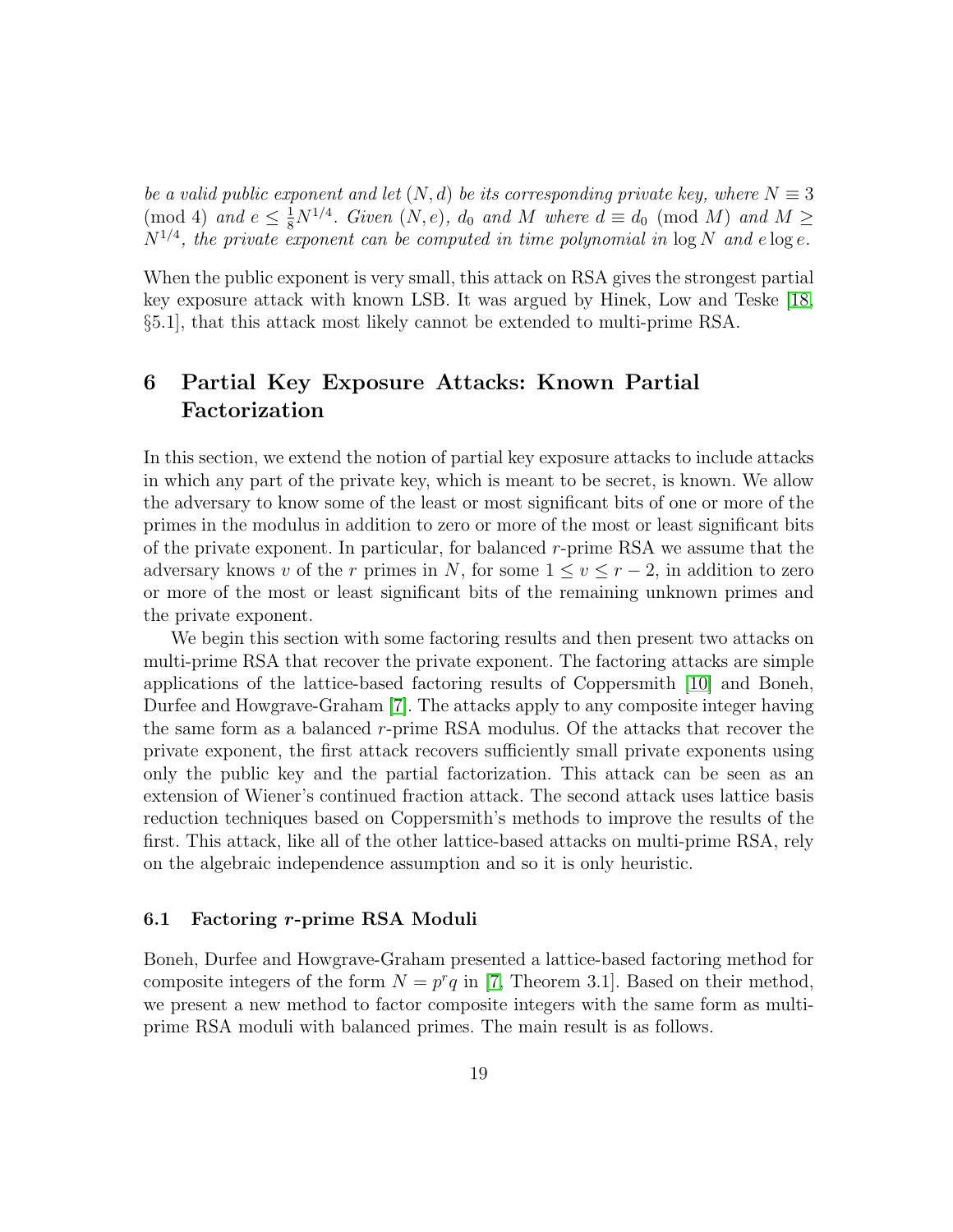**Attack 11** For every  $\epsilon > 0$  there exists an  $N_0$  such that for every  $N > N_0$  the following holds: Let N be a balanced r-prime RSA modulus. For any  $s \in [2, r]$ , given  $r - s$  of the primes in the factorization of N,  $(s-1)/s$  of the most or least significant bits of one of the unknown primes,  $(s-2)/(s-1)$  of the most or least significant bits of another one of the unknown primes,  $\ldots$ , 2/3 of the most or least significant bits of another one of the unknown primes and  $1/2$  of the most or least significant bits of one of the two remaining unknown primes, then  $N$  can be factored in time polynomial in r,  $\log N$  and  $1/\epsilon$ .

Notice that Attack [11](#page-18-1) implies an upper bound on the minimum fraction of bits needed to factor a balanced r-prime RSA modulus. In particular, sufficiently large balanced r-prime RSA moduli N can be factored given  $r - s$  of the primes in N and an additional fraction of bits, relative to the size of  $N$ , given by<sup>[2](#page-19-0)</sup>

<span id="page-19-1"></span>
$$
\frac{1}{r} \times \left( \frac{s-1}{s} + \frac{s-2}{s-1} + \dots + \frac{1}{2} \right). \tag{20}
$$

The actual number of bits is then roughly  $\log_2 N$  times this bound. We illustrate this bound for the first few values of r and each possible choice of s in the Table [2.](#page-20-0) The table shows the fraction of bits as the sum of the contributions of the known primes and the partially known primes. The fraction is relative to the size of the modulus. In addition, we include the number of bits for a 1024-bit modulus shown in parentheses. It should be pointed out that these values (for the 1024-bit moduli) are only an estimate and are not a proven sufficient bound. The bound obtained here is in the limiting case of large moduli and is optimistic for fixed size moduli. However, the asymptotic bounds obtained in most applications of Coppersmith's methods seem to be good estimates for the actual bounds obtained in practice.

Setting  $r = 2$  and  $s = r$  in [\(20\)](#page-19-1) recovers the well known result of Coppersmith [\[10\]](#page-31-2); that an RSA modulus can be factored with knowledge of 1/4 of the bits of the factorization of N. In particular,  $1/2$  of the most or least significant bits of one of the primes is needed. The same result can also be obtained using Boneh, Durfee and Howgrave-Graham's factoring method. In fact, the result of Attack [11](#page-18-1) can be derived by repeatedly using Boneh, Durfee and Howgrave-Graham's factoring method to extract one partially known prime at a time until the problem is reduced to factoring a balanced RSA modulus. A proof of the attack follows.

<span id="page-19-0"></span><sup>&</sup>lt;sup>2</sup> This sum can can also be written as  $\frac{1}{r}(s - \Psi(s + 1) - \gamma)$ , where  $\Psi(\cdot)$  is the digamma function and  $\gamma$  is Euler's constant.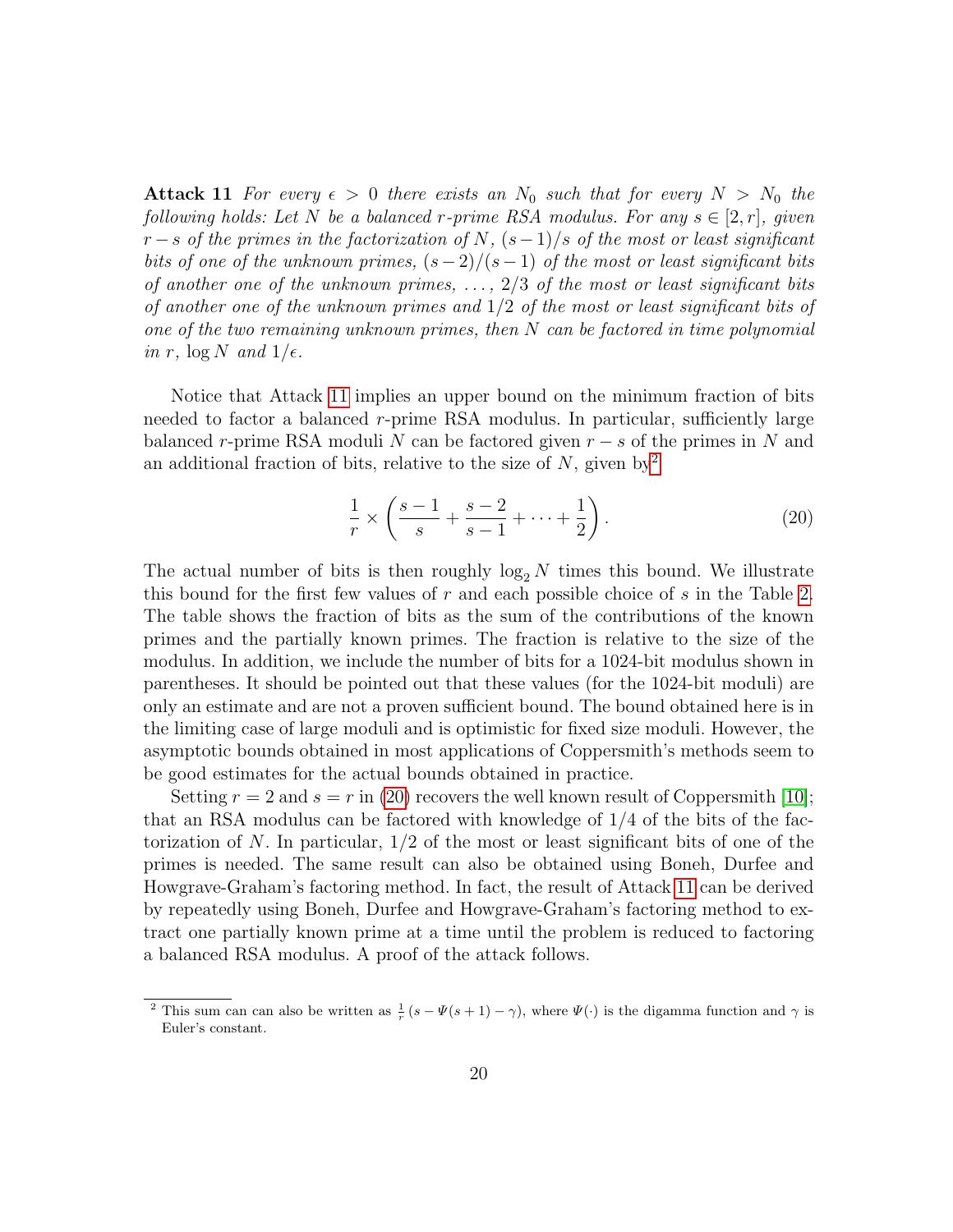| Number of known primes $(r-s)$                                        |                                                                                                            |                                                                                                                                                                          |   |  |  |  |
|-----------------------------------------------------------------------|------------------------------------------------------------------------------------------------------------|--------------------------------------------------------------------------------------------------------------------------------------------------------------------------|---|--|--|--|
| $\Omega$                                                              |                                                                                                            |                                                                                                                                                                          | 3 |  |  |  |
| $ r=2 $ 0 + $\frac{1}{4}$ (256)                                       |                                                                                                            |                                                                                                                                                                          |   |  |  |  |
| $ r = 3 $ 0 + $\frac{7}{18}$ (399) $\frac{1}{3} + \frac{3}{18}$ (512) |                                                                                                            |                                                                                                                                                                          |   |  |  |  |
|                                                                       | $ r = 4 $ 0 + $\frac{23}{48}$ (491) $\frac{1}{4} + \frac{14}{48}$ (555) $\frac{2}{4} + \frac{6}{48}$ (640) |                                                                                                                                                                          |   |  |  |  |
|                                                                       |                                                                                                            | $\left  r = 5 \right $ 0 + $\frac{163}{300}$ (557) $\frac{1}{5}$ + $\frac{115}{300}$ (598) $\frac{2}{5}$ + $\frac{70}{300}$ (649) $\frac{3}{5}$ + $\frac{30}{300}$ (717) |   |  |  |  |

<span id="page-20-0"></span>Table 2. Fraction of bits required to factor N. Fractions are sum of the contributions of known primes and partially known primes. The values in parentheses give number of bits for a 1024-bit modulus.

**Proof:** [of Attack [11\]](#page-18-1) First we relabel the primes so that  $P = p_1p_2\cdots p_s$  is the product of the s unknown primes. And, without loss of generality, we assume that we know the  $(s-i)/(s-i+1)$  most or least significant bits of  $p_i$  for  $i=1,\ldots,s-1$ . For each unknown prime  $p_i$  we compute  $\widehat{p}_i$  (and possibly  $\ell$ ) from the known most or least significant bits of  $p_i$  so that

$$
p_i = \begin{cases} \hat{p}_i + p_{i,0} & \text{for known MSB} \\ p_{i,0}2^\ell + \hat{p}_i & \text{for known LSB,} \end{cases}
$$

where  $p_{i,0}$  is unknown and satisfies  $|p_{i,0}| < p_i^{1-(s-i)/(s-i+1)} < ((2N)^{1/r})^{1-(s-i)/(s-i+1)}$ . We now compute the unknown primes one at a time; always computing the prime with the most known information first (i.e., we first compute  $p_1$ , then  $p_2, \ldots$ ). In particular, for  $i = 1, \ldots, s - 1$ , let  $P_i = \left( P \times \prod_{j=1}^{i-1} p_j^{-1} \right)$  $j^{-1}$  and let  $f_i(x) = x + c$  where  $c = \hat{p}_i$  if the MSB of  $p_i$  are known or  $c = \hat{p}_i(2^{-\ell} \mod P_i)$  if the LSB of  $p_i$  are known.<br>Since  $P_i$  is the product of odd primes, the inverse of  $2^{\ell}$  is guaranteed to exist. Using Since  $P_i$  is the product of odd primes, the inverse of  $2^{\ell}$  is guaranteed to exist. Using Theorem [1,](#page-3-0) we compute each  $p_{i,0}$  and hence  $p_i$  by finding all small roots of  $f_i(x)$ modulo  $P_i$ . The result follows.  $\Box$ 

#### 6.2 Small Private Exponent Attacks

<span id="page-20-1"></span>Here we present two small private exponent partial key exposure attacks on multiprime RSA. The first attack can be found in [\[17,](#page-31-7) Lemma 1]. The main result of the attack and a proof are given below.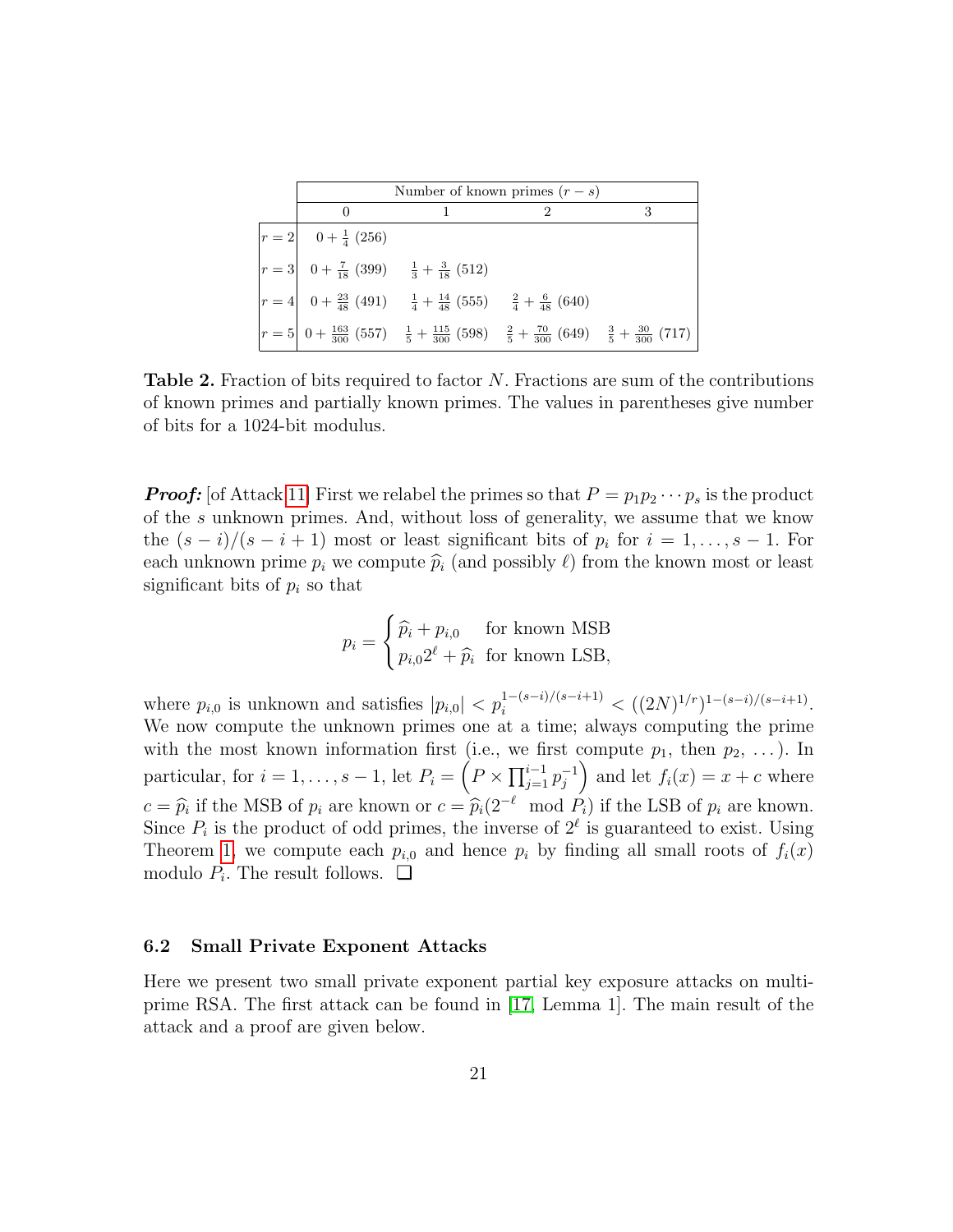**Attack 12** Let N be a balanced r-prime RSA modulus, let  $(N, e)$  be a valid r-prime public key and let  $(N, d)$  be its corresponding private key where  $d = N^{\delta}$ . Given the public key and any  $1 \le v \le r-2$  of the primes in the factorization of N, if

$$
\delta < \frac{v}{r} - \frac{v+1}{\log_2 N},
$$

then d can be computed in time polynomial in  $\log N$ .

**Proof:** Let P be the product of the v known primes and  $Q = N/P$ . Since the primes in N are pairwise distinct we can write Euler's totient function of N as  $\phi(N) = \phi(Q)\phi(P)$ . This allows the key equation,  $ed = 1 + k\phi(N)$ , to be written as

$$
ed = 1 + k\phi(Q)\phi(P),\tag{21}
$$

where e and  $\phi(P)$  are known quantities. Now, reducing this equation modulo  $\phi(P)$ yields  $d \equiv e^{-1} \mod \phi(P)$  and so whenever  $d < \phi(P)$  it follows that  $d = e^{-1} \mod \phi(P)$ . Since  $\phi(P) > \frac{1}{2}$  $\frac{1}{2}P > \frac{1}{2}$ 1  $\frac{1}{2^v}N^{v/r}$ , a sufficient condition that  $d < \phi(P)$  is given by  $d = N^{\delta} < \frac{1}{2}$ 2 1  $\frac{1}{2^v}N^{\overline{v}/r}$ , or simply

<span id="page-21-0"></span>
$$
\delta < \frac{v}{r} - \frac{v+1}{\log_2 N}.\tag{22}
$$

Computing the inverse of e modulo  $\phi(P)$  where  $e, \phi(P) < N$  is polynomial in  $\log_2 N$ , so the result follows. ❏

Since computing the inverse of e modulo  $\phi(P)$  and computing the convergents of  $\phi(P)/e$  are closely related, it should follow that, essentially, the same result can be obtained using the ideas in Wiener's continued fraction attack. In fact, it is straightforward to show that a sufficient condition to recover the private exponent given  $v$  of the r primes in N using the ideas of Wiener's attack is given by

<span id="page-21-1"></span>
$$
\delta < \frac{v}{r} + \alpha - 1 - \frac{r - v + 1}{\log_2 N}.\tag{23}
$$

Using the approximation  $\alpha \approx 1$  (since the private exponent is chosen to be small), we see that for large enough N the bounds in  $(22)$  are  $(23)$  are essentially the same. That is, if d is smaller than  $N^{v/r}$  by some small multiplicative constant then d can be recovered. Using the notation in Attack [12](#page-20-1) and its proof, we now outline a proof of this second bound. First, recall that for integers  $a, b, c$  and  $d$ , if

$$
\left|\frac{a}{b} - \frac{c}{d}\right| \le \frac{1}{2d^2},
$$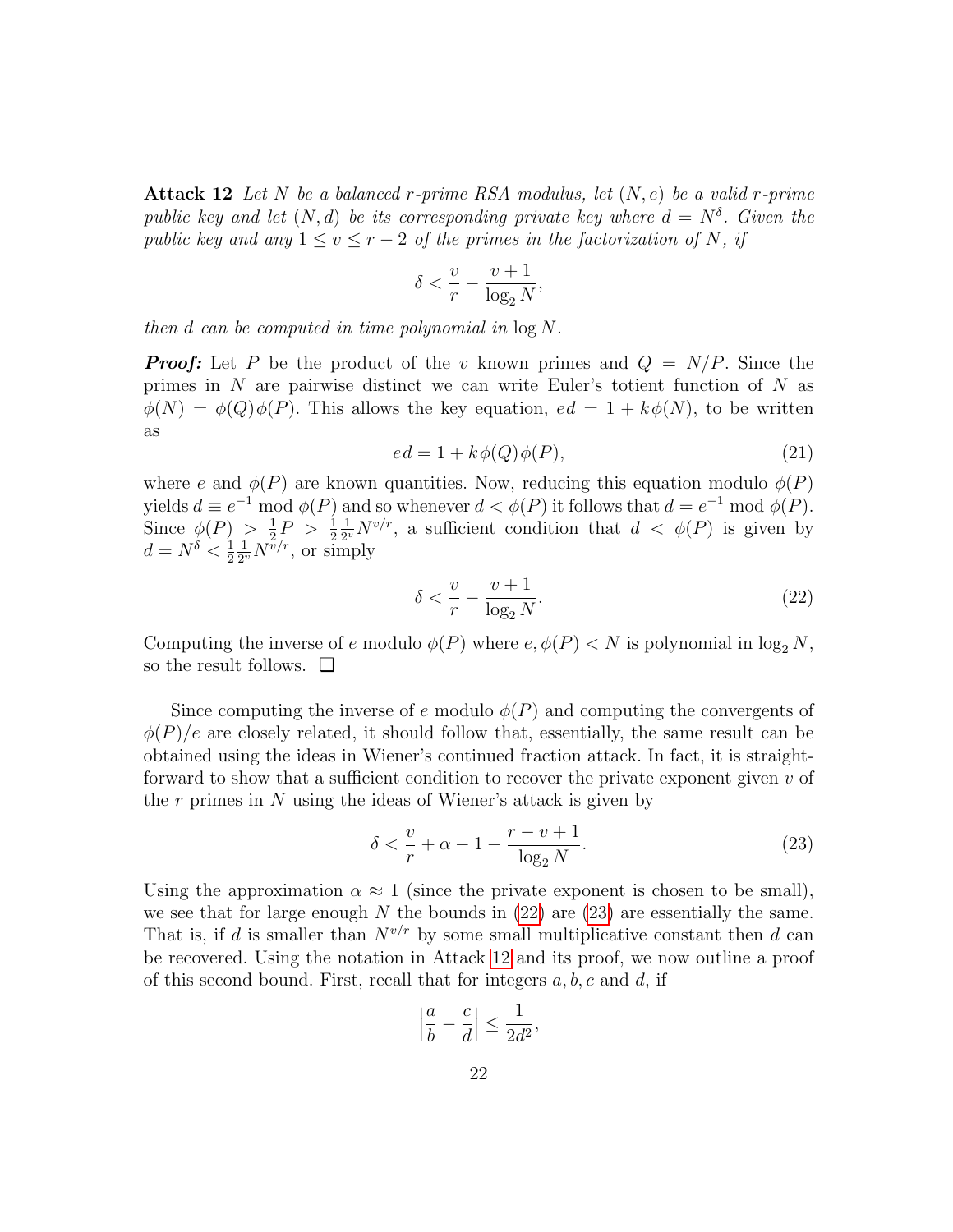then  $c/d$  is one of the convergents in the continued fraction expansion of  $a/b$ . Now, starting with the key equation  $ed = 1 + k\phi(P)\phi(Q)$ , we can see that

$$
\left|\frac{\phi(P)}{e} - \frac{d}{k\phi(Q)}\right| = \left|\frac{1}{ek\phi(Q)}\right| \le \frac{1}{2(k\phi(Q))^2},
$$

whenever  $e \geq 2k\phi(Q)$  or, equivalently, whenever  $k \leq e/(2\phi(Q))$ . Thus, when  $k \leq$  $e/(2\phi(Q))$ , we know that  $d/(k\phi(Q))$  is one of the convergents in the continued fraction expansion of  $\phi(P)/e$ . Since  $k < d$  and  $\phi(Q) \leq 2^{(r-v)}N^{(r-v)/r}$ , a sufficient condition for this to hold is given by  $d < 2^{-(r-v+1)}e N^{-(r-v)/r}$ , or

$$
\delta < \frac{v}{r} + \alpha - 1 - \frac{r - v + 1}{\log_2 N}.
$$

Since  $gcd(d, k) = 1$ , we can simply test the numerator of each convergent until the private exponent d is found.

The second attack that we consider is new. It uses zero or more of the most significant bits of d in addition to the known factors of  $N$  to fully recover d. This attack is a generalization of Attack [4](#page-8-2) and is an improvement of the attack found in [\[17,](#page-31-7) Theorem 2]. The details of the attack are as follows.

<span id="page-22-0"></span>Attack 13 For every  $\epsilon > 0$  there exists an  $N_0$  such that for every  $N > N_0$  the following holds: Let N be a balanced r-prime RSA modulus, let  $(N, e)$  be a valid public exponent and let  $(N, d)$  be its corresponding private key, where  $e = N^{\alpha}$  and  $d = N^{\beta}$ . Given  $(N, e)$ ,  $1 \le v \le r - 2$  of the primes in the factorization of N, and d such that  $|d - \tilde{d}| \leq N^{\delta}$  for some  $0 \leq \delta \leq \beta$ , if

$$
\delta \le \frac{2}{3} + \frac{v+1}{3r} - \frac{2}{3r}\sqrt{(r-v-1)(3r\alpha + 3r\beta - 2r - v - 1)} - \epsilon
$$
 (24)

then the private exponent can be recovered in time polynomial in  $\log N$  and  $1/\epsilon$ , provided the algebraic independence assumption holds.

**Proof:** Let P be the product of the known v primes and  $Q = N/P$ . Starting with the key equation  $ed = 1 + k\phi(P)\phi(Q)$ , we can replace the private key d with  $d_2$  +  $d_1\phi(P) + d_0$  where  $d_0 = e^{-1} \mod \phi(P)$  and  $d_2 = \widetilde{d} - (\widetilde{d} \mod \phi(P))$ . This ensures that  $d \equiv d_0 \pmod{\phi(P)}$ . We can also replace  $\phi(Q)$  with  $Q - A_Q$ , where

$$
A_Q < (r - v)2^{r-v-1}N^{1-\frac{v}{r}-\frac{1}{r}},
$$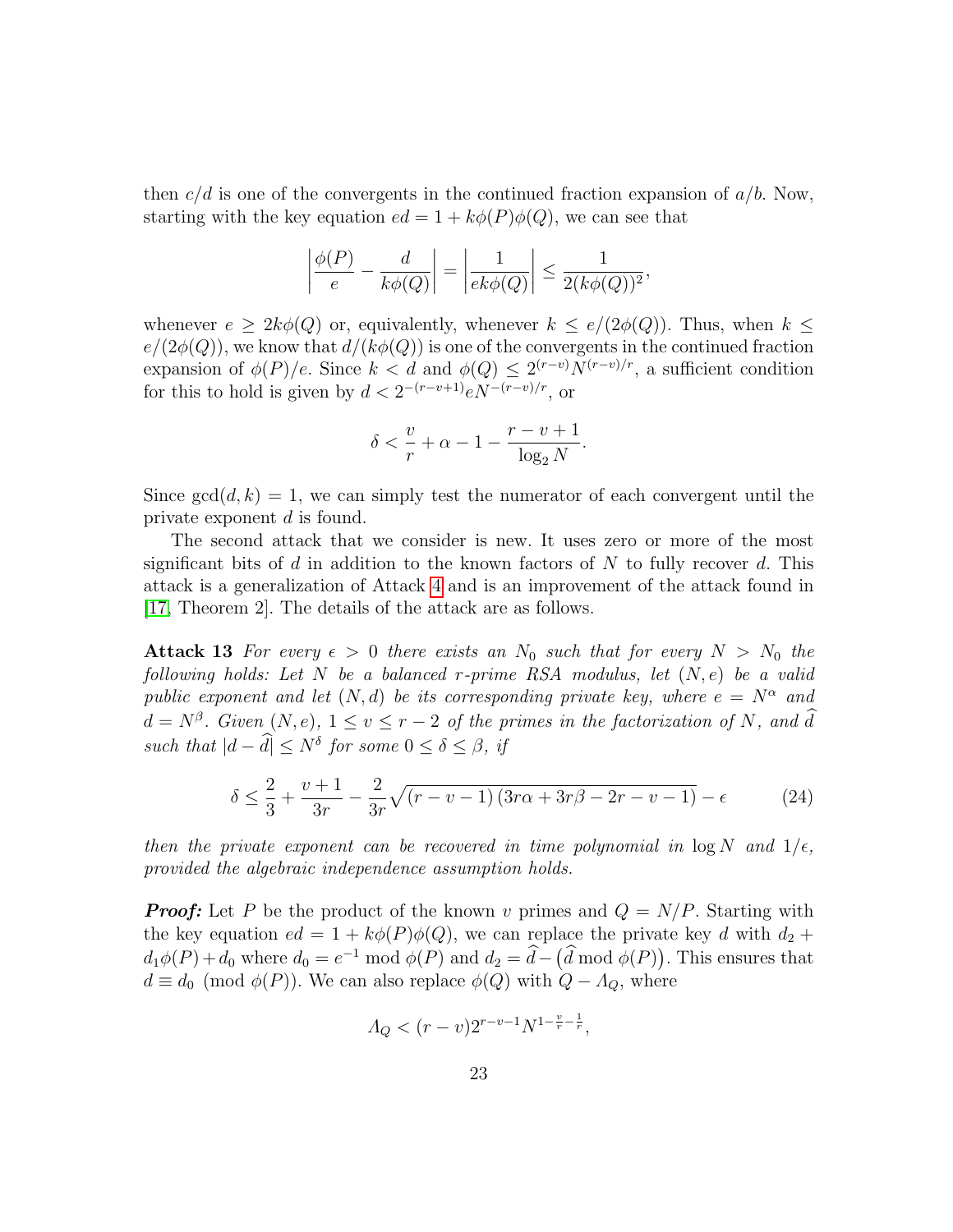since the primes are balanced. Thus, we have

$$
e(d_2 + d_1 \phi(P) + d_0) = 1 + k\phi(P)(Q - \Lambda_Q),
$$

where  $d_1$ , k and  $\Lambda_Q$  are the only unknowns. Replacing each unknown with a variable leads to the following polynomial:

$$
f(x, y, z) = ex - \phi(P)Q y + \phi(P) yz + d_2\phi(P) + d_0 - 1 \in \mathbb{Z}[x, y, z],
$$

which by construction has the integer root  $(x_0, y_0, z_0) = (d_1, k, \Lambda_Q)$ . Let X, Y and Z be bounds for  $|x_0|$ ,  $|y_0|$  and  $|z_0|$ , respectively, defined by

$$
|x_0| = |d_1| = \left| \frac{d - d_2 - d_0}{\phi(P)} \right| < 2^{v+1} N^{\delta - v/r} = X,
$$
\n
$$
|y_0| = |k| = \left| \frac{ed - 1}{\phi(N)} \right| < 2N^{\alpha + \beta - 1} = Y,
$$
\n
$$
|z_0| = |A_Q| < (r - v)2^{r - v - 1} N^{1 - \frac{v}{r} - \frac{1}{r}} = Z,
$$

and let  $W = ||f(xX, yY, zX)||_{\infty}$ . Since  $f(x, y, z)$  has the same set of monomials as the polynomial in Theorem [2,](#page-4-0) for any  $\hat{\epsilon} > 0$  and  $\tau \geq 0$  we can compute  $(x_0, y_0, z_0)$  if N is sufficiently large and

$$
X^{1+3\tau}Y^{2+3\tau}Z^{1+3\tau+3\tau^2}\le W^{1+3\tau-\hat\epsilon},
$$

provided that the algebraic independence assumption holds. Substituting the values for X, Y, Z and  $W = \max(e\phi(P)X, (ed_2 + ed_0 - 1), \phi(P)QY, \phi(P)YZ) = 2N^{\alpha+\beta}$ , this inequality reduces to

$$
(r - v - 1)\tau^{2} + (\delta r - 2v - 1)\tau + \frac{1}{3}(\delta r + r\beta - 2v + r\alpha - r - 1) \le 0,
$$

in the limiting case of  $N \to \infty$ , if we let all lower order terms and factors independent of N be absorbed into  $\hat{\epsilon}$ . We can minimize the left-hand side of this inequality for any choice of  $\alpha$ ,  $\delta$ , r and  $v \leq r-2$  by letting  $\tau = -\frac{1}{2}$  $\frac{1}{2}(\delta r - 2v - 1)/(r - v - 1)$ . Using this value for  $\tau$  and solving for  $\delta$ , we find that

$$
\delta \le \frac{2}{3} + \frac{v+1}{3r} - \frac{2}{3r}\sqrt{(r-v-1)(3r\alpha + 3r\beta - 2r - v - 1)},
$$

is a sufficient condition to recover the root  $(x_0, y_0, z_0)$  using method implicit in Theorem [2.](#page-4-0) ❏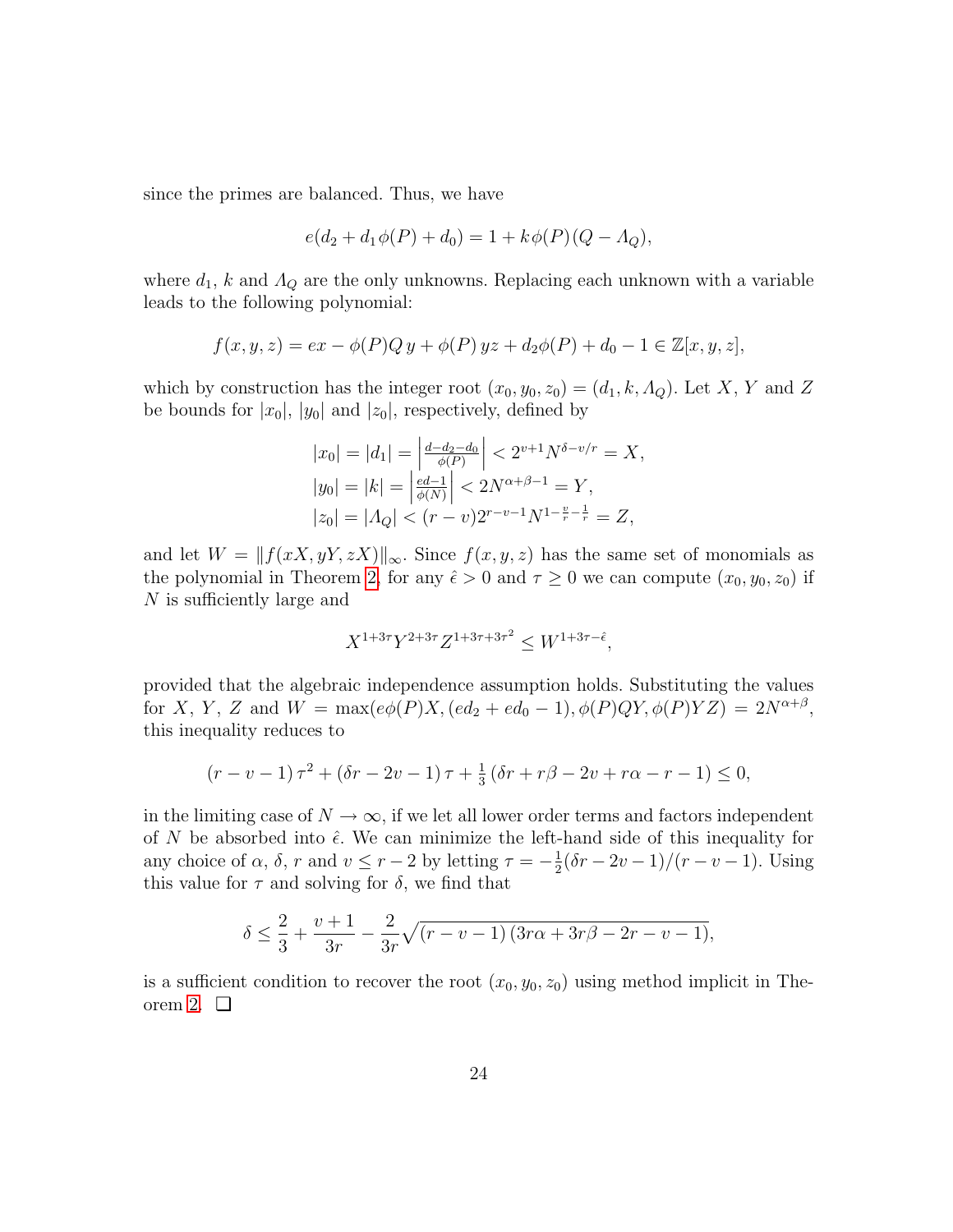#### 6.3 Small Private Exponent

When a small private exponent is chosen we can expect that  $\alpha \approx 1$  with high prob-ability. Using this approximation in Attack [13,](#page-22-0) we see that for sufficiently large  $N$ , the private exponent can be recovered when

$$
\delta \le \frac{2}{3} + \frac{v+1}{3r} - \frac{2}{3r}\sqrt{(r-v-1)(3\beta r + r - v - 1)} - \epsilon.
$$
 (25)

We illustrate this bound for all valid values of  $v$  for the few values of  $r$  in Figure [3.](#page-24-0) Also included in the figure is Attack [12](#page-20-1) which gives a superior bound to Attack [13](#page-22-0) for small enough private exponents. Notice that for fixes  $v$  (number of known primes) that the attacks are less effective with each additional prime in the modulus.



<span id="page-24-0"></span>Fig. 3. Fraction of MSB,  $(\beta - \delta)/\beta$ , of the private exponent needed for Attack [13](#page-22-0) with small private exponents. The plots, from left to right, are for  $v = 1, 2, 3$ .

### 6.4 Small Public Exponent

When a small public exponent is used, we can approximate the private exponent with  $\beta \approx 1$  with high probability. Using this approximation in Attack [13,](#page-22-0) we see that for sufficiently large  $N$ , the private exponent can be recovered when

$$
\delta \le \frac{2}{3} + \frac{v+1}{3r} - \frac{2}{3r}\sqrt{(r-v-1)(3\alpha r + r - v - 1)} - \epsilon.
$$
 (26)

We illustrate this bound for all valid values of  $v$  for the first few values of  $r$  in In Figure [4.](#page-25-1) Notice that for fixed values of  $v$  (number of known primes) the feasible region of the attack decreases with increasing number of primes in the modulus.

Similar to Attack [5](#page-9-0) with small public exponents, one can compute an approximation of k and try to find small solutions of a polynomial with monomials  $\{x, y, z, yz\}$ .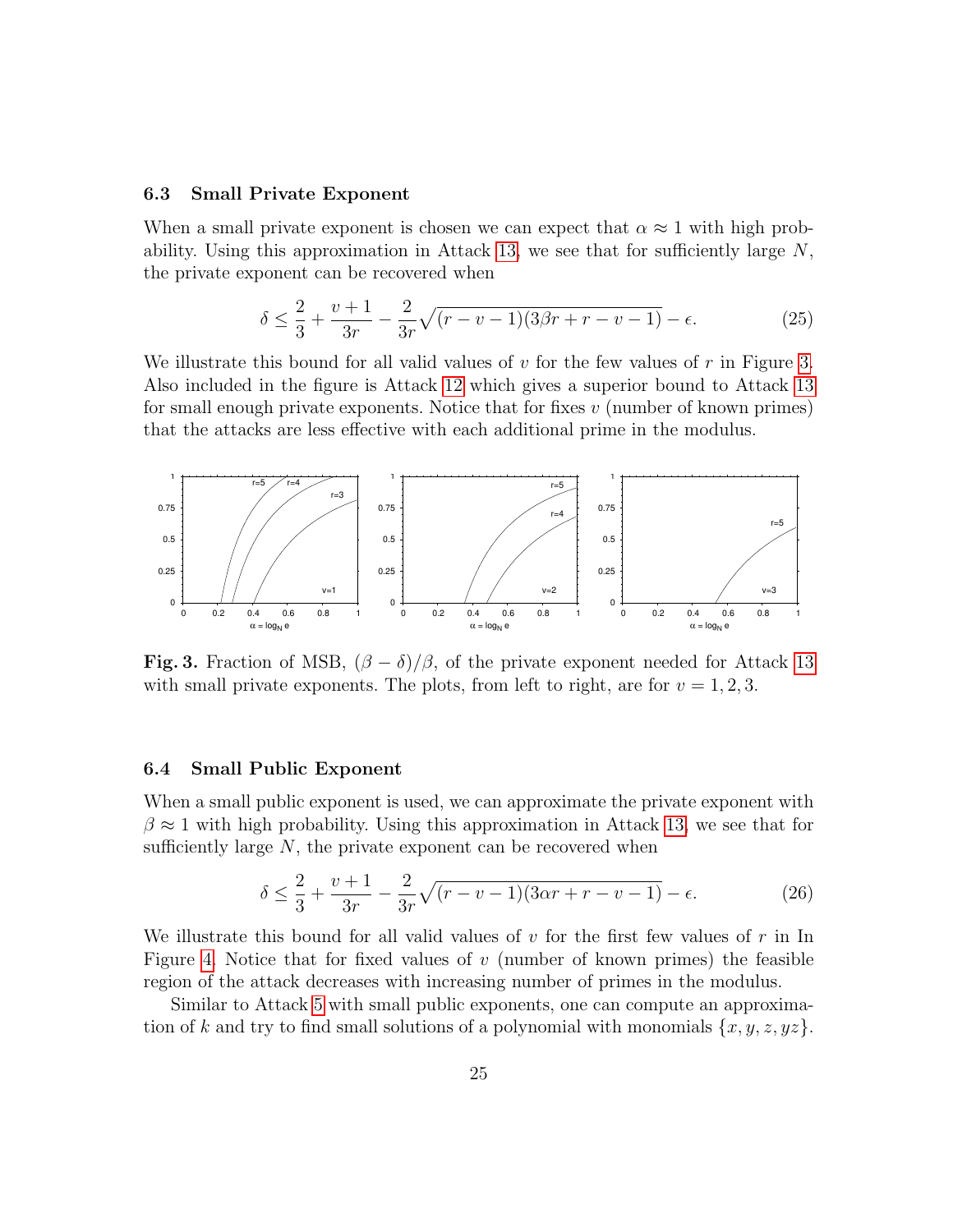

<span id="page-25-1"></span>**Fig. 4.** Fraction of MSB,  $1 - \delta$ , of the private exponent needed for Attack [13](#page-22-0) with small public exponents. The plots, from left to right, are for  $v = 1, 2, 3$ .

In particular, one can compute  $\hat{k} = \begin{bmatrix} \frac{e(d_2\phi(P)+d_0)-1}{\phi(P)Q} \end{bmatrix}$  $\left(\frac{\phi(P)+d_0}{\phi(P)Q}\right)$ , so that  $k = \hat{k} + k_0$  where  $|k_0| \leq \max(\alpha + \delta - 1, \alpha + \beta - 1 - \frac{1}{r})$  $\frac{1}{r}$ ). It turns out that using this approximation for k does not lead to to an improvement over the results of Attack [13.](#page-22-0)

It is interesting to notice that when  $\beta \approx 1$  and the public exponent approaches  $3 \ (\alpha \approx 0)$ , the total number of bits required to mount the attack, including both the MSB of d and the known factors of N is  $(1 - \frac{1}{r})$  $(\frac{1}{r})$  log N. This is the same number of bits of the factorization of the modulus that knowing all but one prime in the factorization would give.

# <span id="page-25-0"></span>7 Chinese Remainder Theorem Attack

All of the attacks in the previous sections, except for the factoring attacks in Section [2,](#page-5-0) exploit the key equation  $ed = 1 + k\phi(N)$ . As mentioned earlier, this equation defines the public and private exponents for textbook multi-prime RSA. In practice, however, the key generation and decryption algorithms might be be different when the Chinese Remainder Theorem (CRT) is used. In particular, when decryption costs must be minimized, the key generation, encryption and decryption algorithms might be as follows:

**Key Generation:** Let N be the product of r randomly chosen distinct primes  $p_1, \ldots, p_r$  such that  $gcd(p_1 - 1, \ldots, p_r - 1) = 2$  and  $gcd(p_i - 1, p_j - 1) = 2$ for all  $i \neq j$ . For  $i = 1, \ldots, r$ , choose an integer  $d_i$  satisfying  $d_i < p_i - 1$ and  $gcd(d_i, p_i - 1) = 1$ . Using the CRT, compute the private exponent d such that  $d_i = d \mod (p_i - 1)$  for  $i = 1, \ldots, r$ . Compute the public exponent  $e =$  $d^{-1} \mod (\text{lcm}(p_1-1,\ldots,p_r-1)).$  The public key is the pair  $(N,e)$ . The private key is the 2r-tuple  $(p_1, \ldots, p_r, d_1, \ldots, d_r)$ .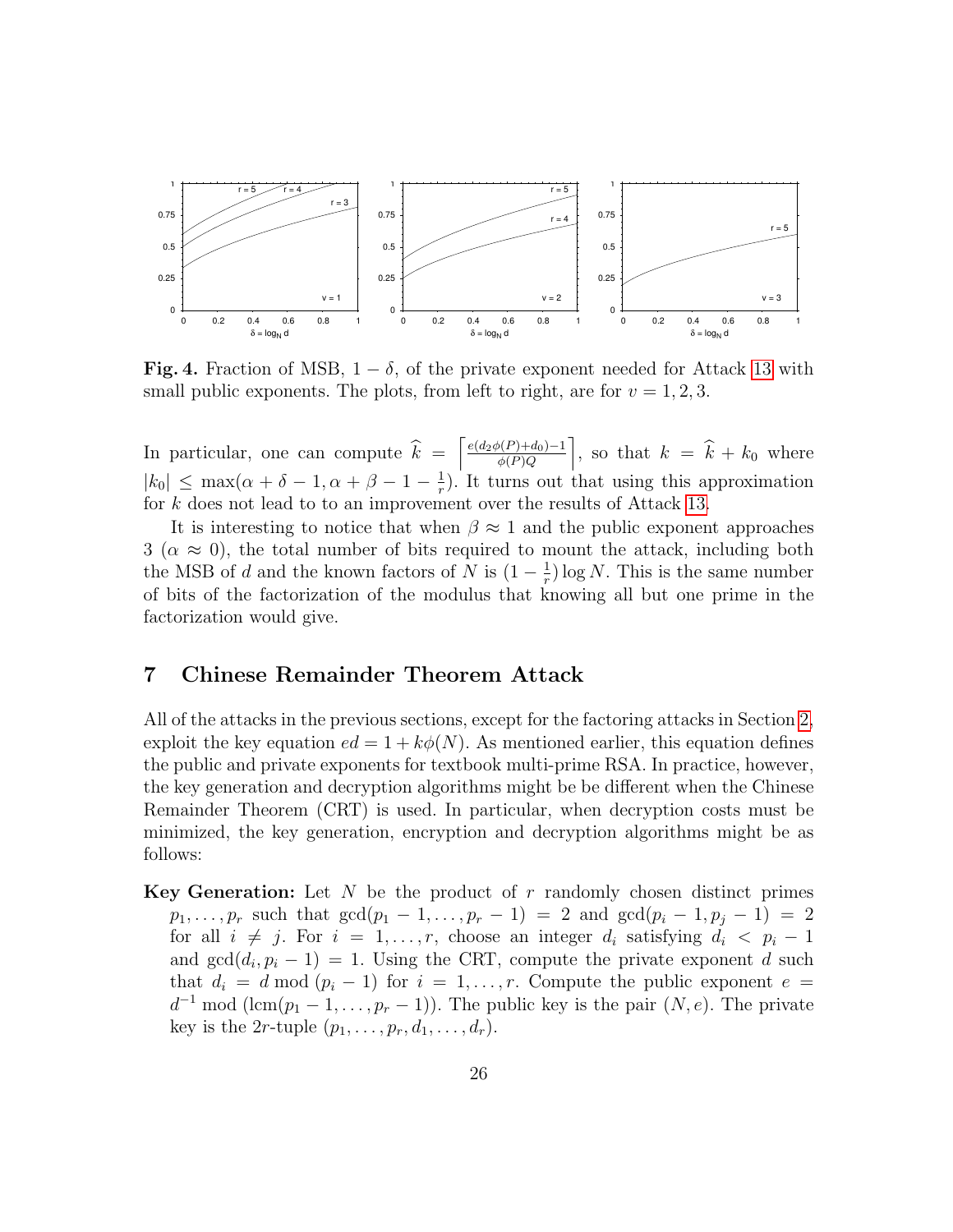Encryption: Same as textbook multi-prime RSA.

**Decryption:** For any ciphertext  $c \in \mathbb{Z}_N$ , the plaintext is recovered by first computing  $m_i = c_i^d \mod p_i$  for  $i = 1, \ldots, r$  and then combining the  $m_i$  with the CRT to recover  $m = c^d \mod N$ .

The  $d_i$  values are called the CRT exponents. In order to minimize decryption costs, one simply chooses small CRT exponents. In this key generation algorithm, it is expected that both e and d will be roughly the same size as  $N$ . Therefore, none of the attacks in the previous sections, except the factoring attacks in Section [2,](#page-5-0) apply.

However, if all but one of the CRT exponents are chosen to be too small, there is one attack that factors the modulus. We give the main result below. For more details see Hinek, Low and Teske [\[18,](#page-32-1) §4.3].

<span id="page-26-1"></span>Attack 14 Let  $N = p_1 \cdots p_r$  be an r-prime RSA modulus with balanced primes and let e be a valid public exponent with corresponding private exponent d. For  $i = 1, \ldots, r$ , let  $d_i = d \mod (p_i - 1)$  be the CRT exponents. Let  $d_{SL}$  be the second largest CRT exponent with bitlength m. If  $d_i \not\equiv d_j \pmod{2^{m/2}}$  for all  $i \neq j$  then N can be factored in time  $O(r\sqrt{d_{SL}}\log^2 N)$ .

Thus, the size of the CRT exponents should be chosen large enough so that the complexity of Attack [14](#page-26-1) matches the complexity of factoring the modulus using the methods in Section [2.](#page-5-0)

Like the other factoring algorithms from Section [2,](#page-5-0) the complexity of this attack is linear in r. Essentially, the attack repeats itself  $r - 1$  times obtaining one factor of N in each iteration. In practice, we have that  $r \leq 5$  and most likely if  $r \neq 2$  then  $r = 3$ . Therefore, for realistic values of r, Attack [14](#page-26-1) is essentially independent of r.

### <span id="page-26-0"></span>8 Experimental Results

Here we present some experimental results to illustrate the effectiveness of the attacks from Sections [4](#page-8-0) and [5](#page-15-0) in practice. All computations were done with Maple [\[21\]](#page-32-8), except for the lattice basis reduction which was done with Shoup's NTL [\[24\]](#page-32-9). The experiments were carried out on either a Sun Fire V100 server with one UltraSPARC IIe processor with 2GB of memory running at 550 MHz, or on a Sun Fire V440 server with four UltraSPARC IIIi processors with 8 GB of memory each running at 1.062 GHz.

For each data point obtained, we used a binary search approach to find the smallest fraction of bits needed for a successful attack for each size of the private or public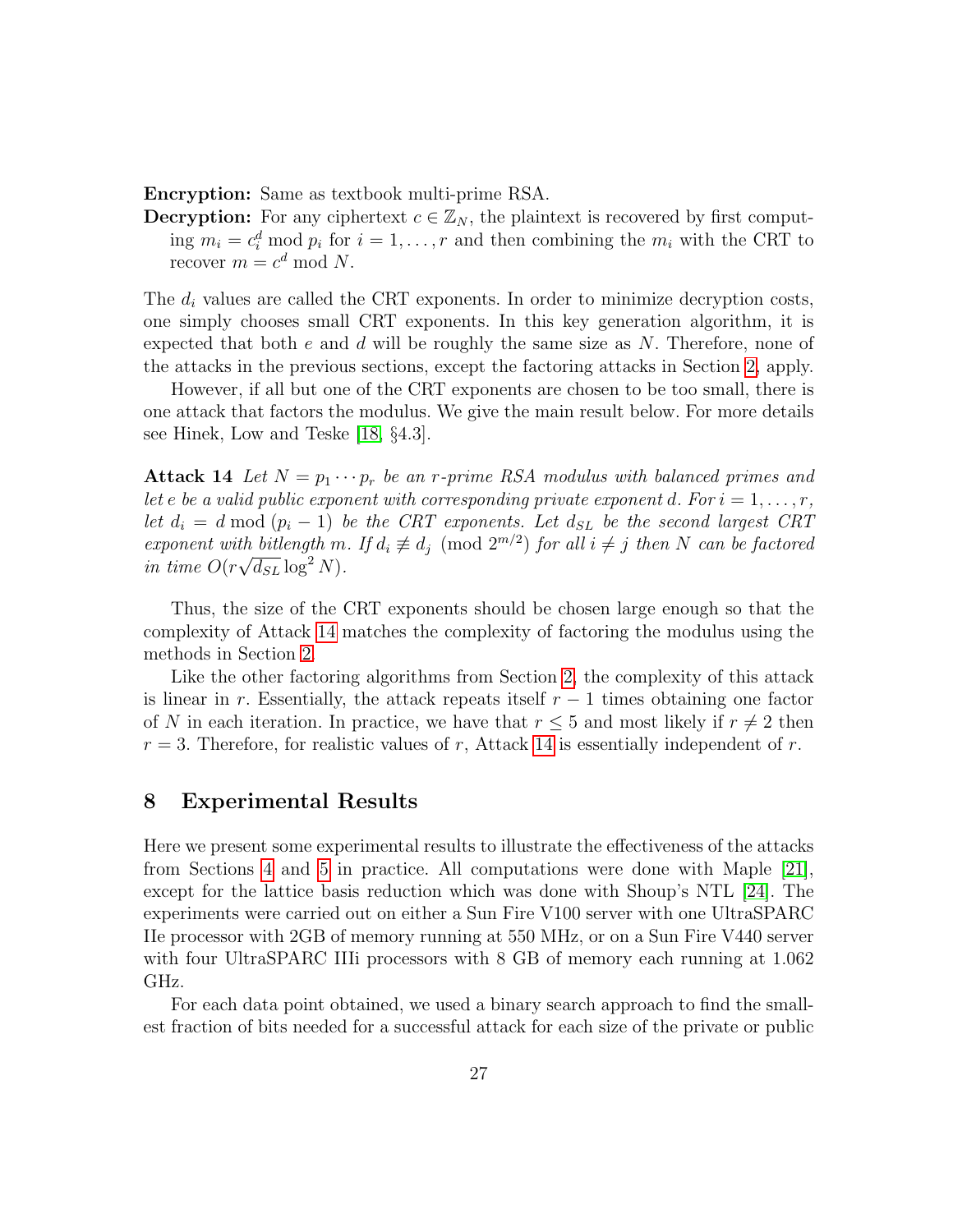exponent considered. Each individual experiment (in the binary search) used a randomly chosen modulus with private or public exponent chosen to be a specific size. Also, unless otherwise stated, all experimental results for r-prime RSA with  $r = 2, 3$ used 1024-bit moduli and all results with  $r = 4$  used 2048-bit moduli. The choice of modulus size was based on Table [1](#page-6-1) when  $r = 2, 3$ . While Table 1 suggests using a 4096-bit modulus when  $r = 4$ , we instead used a 2048-bit modulus to decrease the time for the lattice basis reduction. It is expected that

#### 8.1 Partial Key Exposure Attacks: Known MSB

Here we show experimental results for the attacks that exploit knowledge of some of the most significant bits in the private exponent, as given in Section [4.](#page-8-0) For the first few values of r, the effectiveness of the attacks are illustrated in Figures  $5$  and  $6$  for r-prime RSA with small private exponent and small public exponent, respectively. Notice that the scale in Figure [6](#page-28-0) has been modified.



<span id="page-27-0"></span>Fig. 5. Experimental fraction of MSB,  $(\beta - \delta)/\beta$ , of the private exponent needed to attack small private exponent multi-prime RSA with limited resources. Lower line corresponds to theoretical bound in the limit of large modulus size.

All of the attacks in Figure [5](#page-27-0) are lattice-based. In each of the experiments the lattice used had dimension 20, which is one of the smallest lattice sizes allowed by the attacks. Already with this small lattice dimension, that attack is fairly successful compared to the theoretical bound (lower line in the plots). The lattice basis reduction took between 1–3 minutes for the experiments with  $r = 2, 3$  (1024-bit moduli) and about 5–6 minutes for  $r = 4$  (2048-bit moduli).

There are both latticed-based and non-lattice-based attacks illustrated in Figure [6.](#page-28-0) The non-lattice-based attacks which apply to multi-prime RSA with public exponents smaller than  $N^{1/r}$  are in practice just as effective as the theory predicts.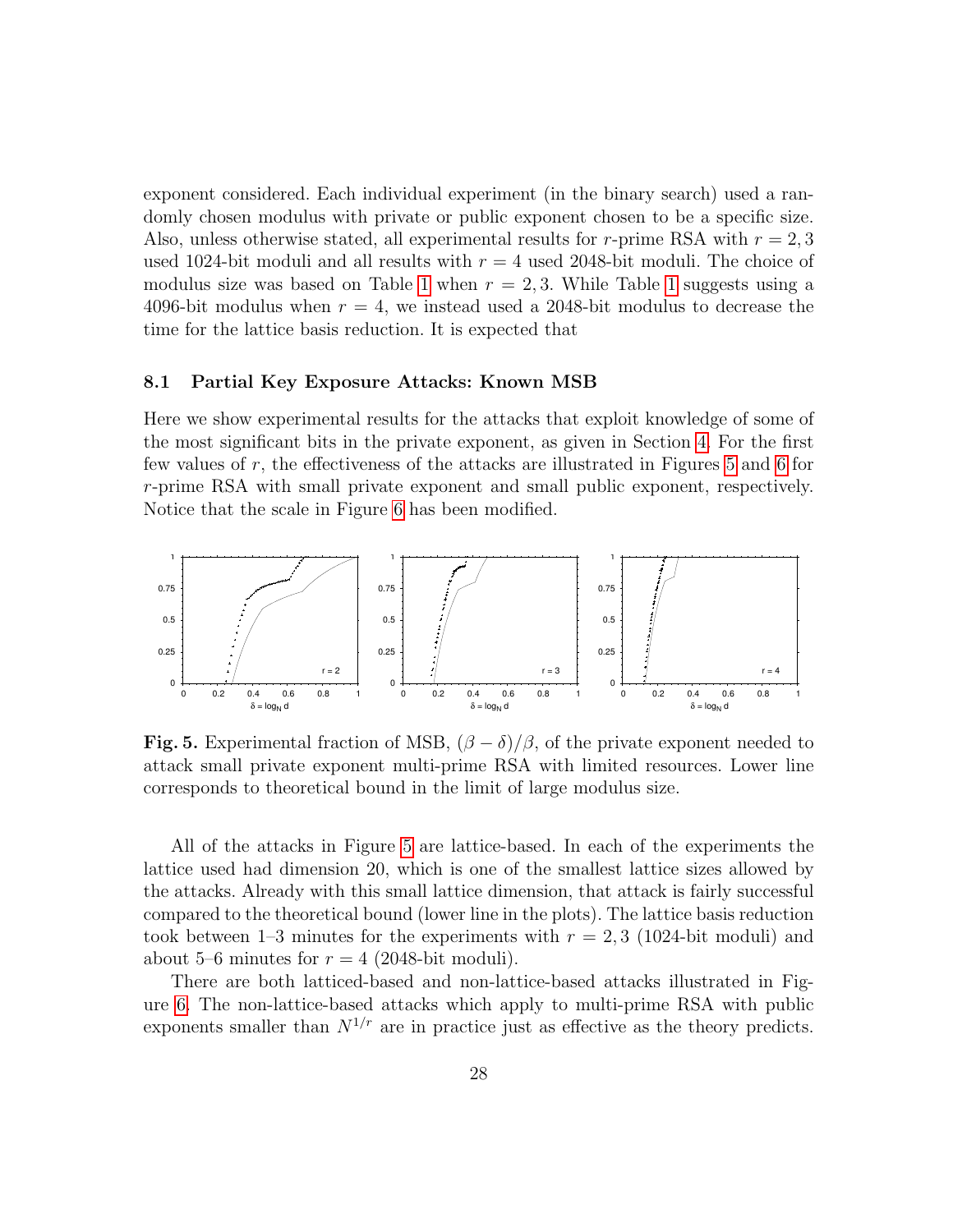

<span id="page-28-0"></span>**Fig. 6.** Experimental fraction of MSB,  $(1 - \delta)$ , of the private exponent needed to attack small public exponent multi-prime RSA with limited resources. Lower line corresponds to theoretical bound in the limit of large modulus size.

In addition, these attacks are very efficient, requiring a few seconds of work with Maple. For the lattice-based attacks each experiment for  $r = 2, 3$  (1024-bit moduli) used a lattice with dimension 20, with the lattice basis reduction taking roughly 1–3 minutes. Like the known MSB experiments, the attack is fairly successful compared to the theoretical bounds. When  $r = 4$ , however, the lattice-based attack with such a small dimension was not very successful at all. The results shown in Figure [6](#page-28-0) for  $r = 4$  are for experiments using lattices with dimension 32 with 256-bit moduli. The lattice basis reduction for these experiments required about 10 minutes. Based on other experiments, we have found that the effectiveness of the attacks are almost independent of the modulus size, so the results for  $r = 4$  should be indicative of the results with same lattice dimension and 2048-bit moduli.

As mentioned in the introduction, the primary focus of this paper is the security of multi-prime RSA with more than two primes in the modulus. Thus, we only implemented attacks that apply to multi-prime RSA when the modulus has three or more primes. As a consequence, we did not investigate the practical effectiveness of the two attacks by Boneh, Durfee and Frankel that apply only to RSA (i.e., Attacks [7](#page-14-1) and [8\)](#page-15-2).

#### 8.2 Partial Key Exposure Attacks: Known LSB

Here we show experimental results for the attacks which exploit knowledge of some of the least significant bits in the private exponent, as given in Section [5.](#page-15-0) For the first few values of r, the effectiveness of the attacks are illustrated in Figures [7](#page-29-0) and [8](#page-29-1) for r-prime RSA with small private exponent and small public exponent, respectively.

In Figure [7,](#page-29-0) we demonstrate the effectiveness of Attack [9](#page-15-1) when the private exponent is small. In each of the experiments, a lattice with dimension 16 was used.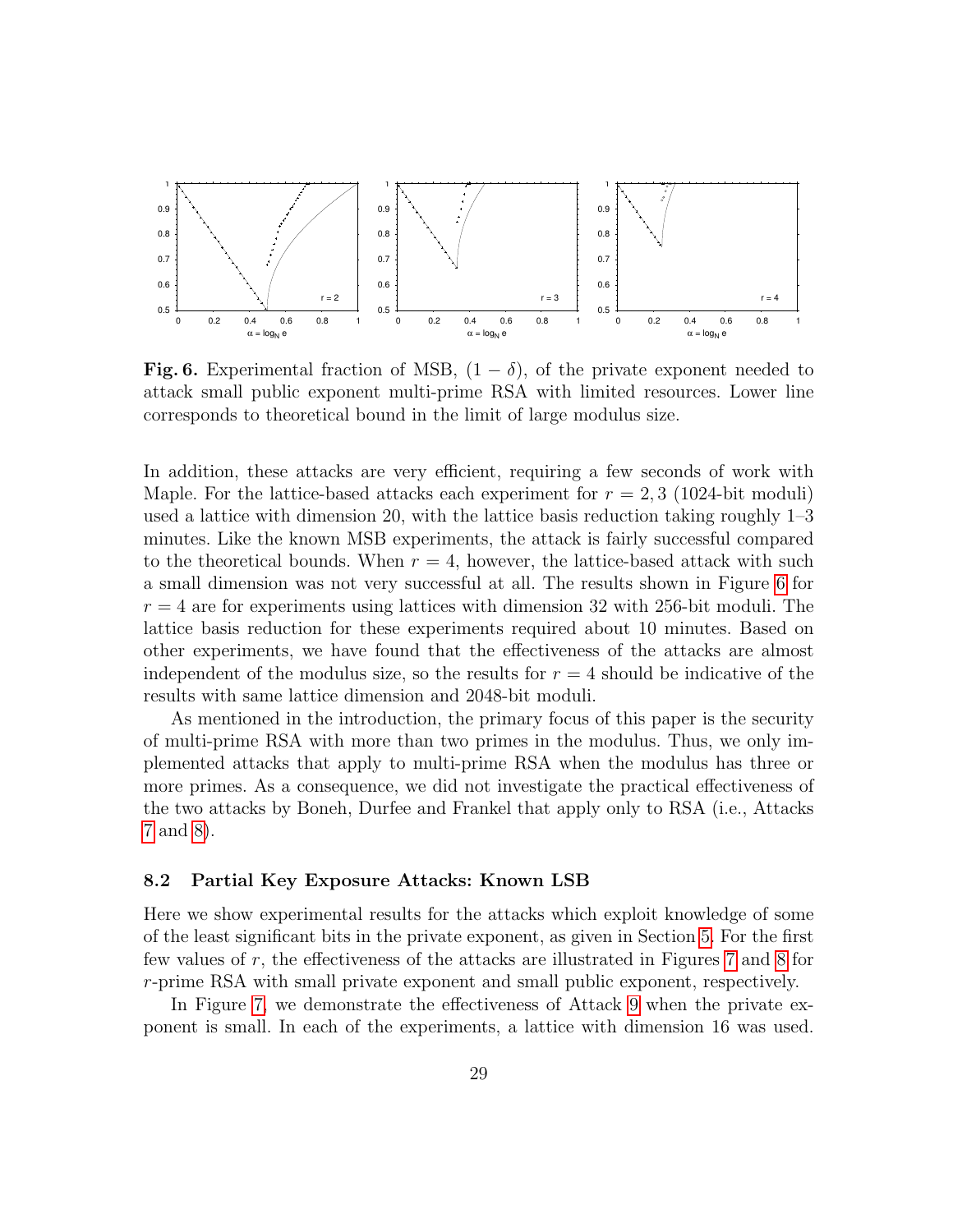

<span id="page-29-0"></span>**Fig. 7.** Experimental fraction of LSB,  $(\beta - \delta)/\beta$ , of the private exponent needed to attack small private exponent multi-prime RSA with limited resources. Lower line corresponds to theoretical bound in the limit of large modulus size.



<span id="page-29-1"></span>Fig. 8. Experimental fraction of LSB,  $(1 - \delta)$ , of the private exponent needed to attack small public exponent multi-prime RSA with limited resources. Lower line corresponds to theoretical bound in the limit of large modulus size.

The experimental bounds with such a small lattice dimension are fairly close to the theoretical bounds. The lattice basis reduction took between 1–3 minutes for the experiments with  $r = 2,3$  (1024-bit moduli) and between 5–8 minutes when  $r = 4$ (2048-bit moduli). We did not investigate the effectiveness of the extension of Boneh and Durfee's small private exponent attack, as it only applies to a very small range of private exponents not covered by the lattice-based attack in Section [5.1](#page-16-0) and the extension of Wiener's attack (which is much more efficient that the lattice-based attacks).

In Figure [8,](#page-29-1) we demonstrate the effectiveness of Attack [9](#page-15-1) when the public exponent is small. In each of the experiments, a lattice with dimension 16 was used. The experimental bounds with such a small lattice dimension are fairly close to the theoretical bounds. Even when  $r = 4$  (2048-bit moduli), such a small lattice yields a good experimental bound unlike the case for known MSB. The lattice basis reduction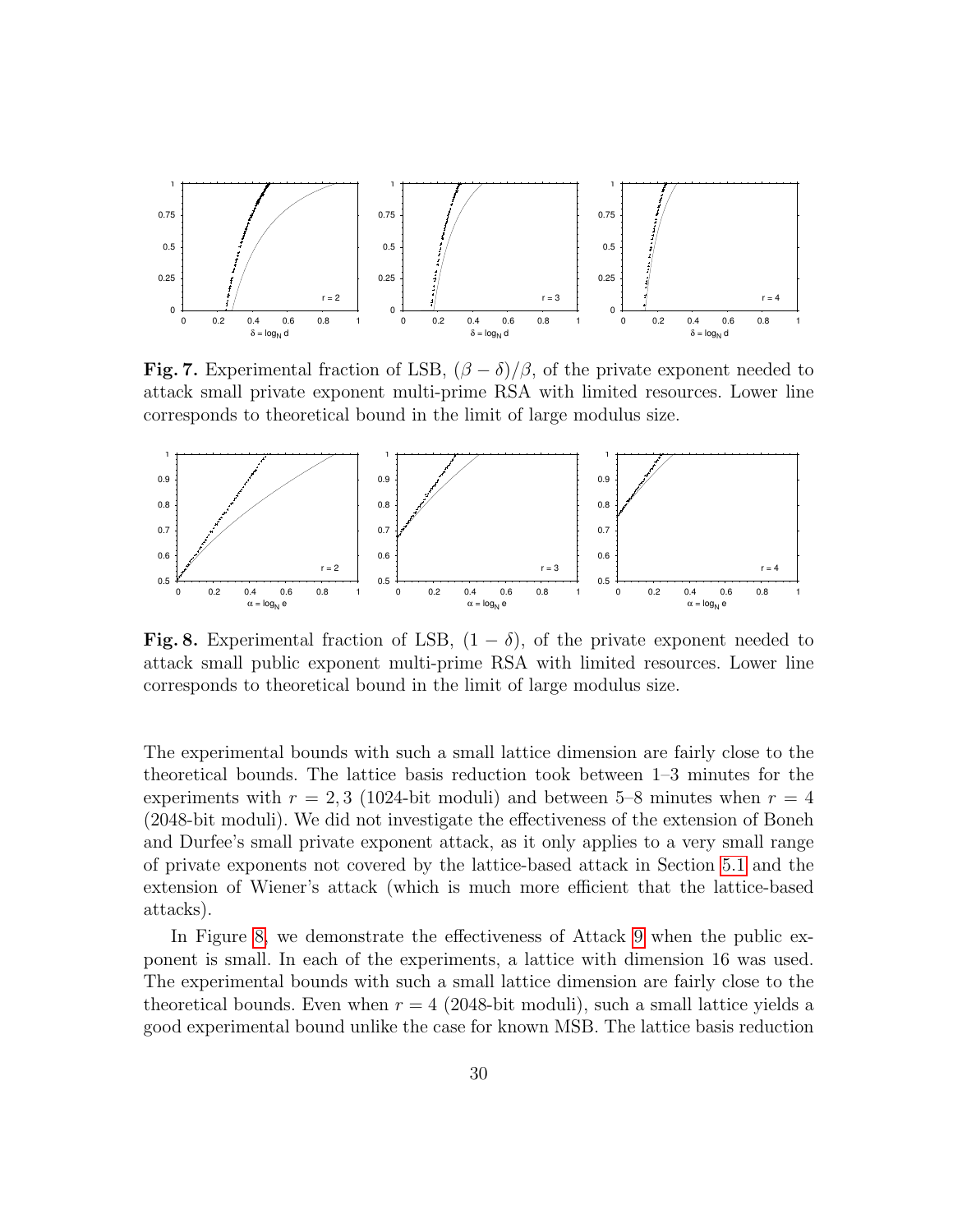took between 1–3 minutes for the experiments with  $r = 2, 3$  (1024-bit moduli) and between 3–8 minutes when  $r = 4$  (2048-bit moduli).

Again, since the primary focus of this paper is the security of multi-prime RSA with more than two primes in the modulus, we did not implement Boneh, Durfee and Frankel's small public exponent attack on RSA (i.e., Attack [10\)](#page-17-1).

#### 8.3 Partial Key Exposure Attacks: Known Partial Factorization

We did not perform any experiments for the attacks in Section [6.](#page-18-0) The direct computation method, Attack [12,](#page-20-1) should be just as effective in practice as the theory supports since the theoretical bound is not asymptotic and does not rely on any assumptions. Also, since the lattice-based attack, Attack [13,](#page-22-0) uses the same lattice methods as the known LSB partial key exposure attacks from Section [5](#page-15-0) the effectiveness is expected to be same as the results shown Figures [7](#page-29-0) and [8.](#page-29-1)

### <span id="page-30-0"></span>9 Conclusion

We have collected, to our knowledge, the best known algebraic attacks on multi-prime RSA. Five of these attacks, Attacks [4,](#page-8-2) [5,](#page-9-0) [9,](#page-15-1) [11](#page-18-1) and [13,](#page-22-0) are new and presented here for the first time.

There are essentially three types of attacks: The factoring attacks of Section [2;](#page-5-0) attacks on textbook multi-prime RSA; and the CRT attack. The factoring attacks from Section [2](#page-5-0) compute the prime factorization of  $N$  given only  $N$ . For moduli with a safe number of balanced primes, the effectiveness of these attacks are essentially independent of the number of primes for a fixed modulus size. All of the attacks on textbook multi-prime RSA, Sections [3](#page-6-0)[–6,](#page-18-0) exploit the key equation  $ed = 1 + k\phi(N)$ . In each of these attacks, the effectiveness of the attack decreases with increasing number of primes for a fixed modulus size. The CRT attack, Attack [14,](#page-26-1) requires both the public exponent  $e$  and the modulus  $N$  as input to factor the modulus (in addition to the CRT exponents being small). Like the factoring algorithms that only require knowledge of  $N$ , for realistic values of  $r$  the effectiveness of this attack is essentially independent of the number of primes for a fixed modulus size.

While the attacks collected in this work represent the current state of the art in attacks against multi-prime RSA, more research needs to be done. There are many unanswered questions about the security of multi-prime RSA. In particular, it is unknown if any partial key exposure attacks for full sized exponents exists for  $r > 2$  (cf. [\[14\]](#page-31-1) for  $r = 2$ ), if there exist any attacks that become more effective with increasing number of primes for a fixed modulus size and if any stronger attacks on multi-prime RSA using CRT exponents exist.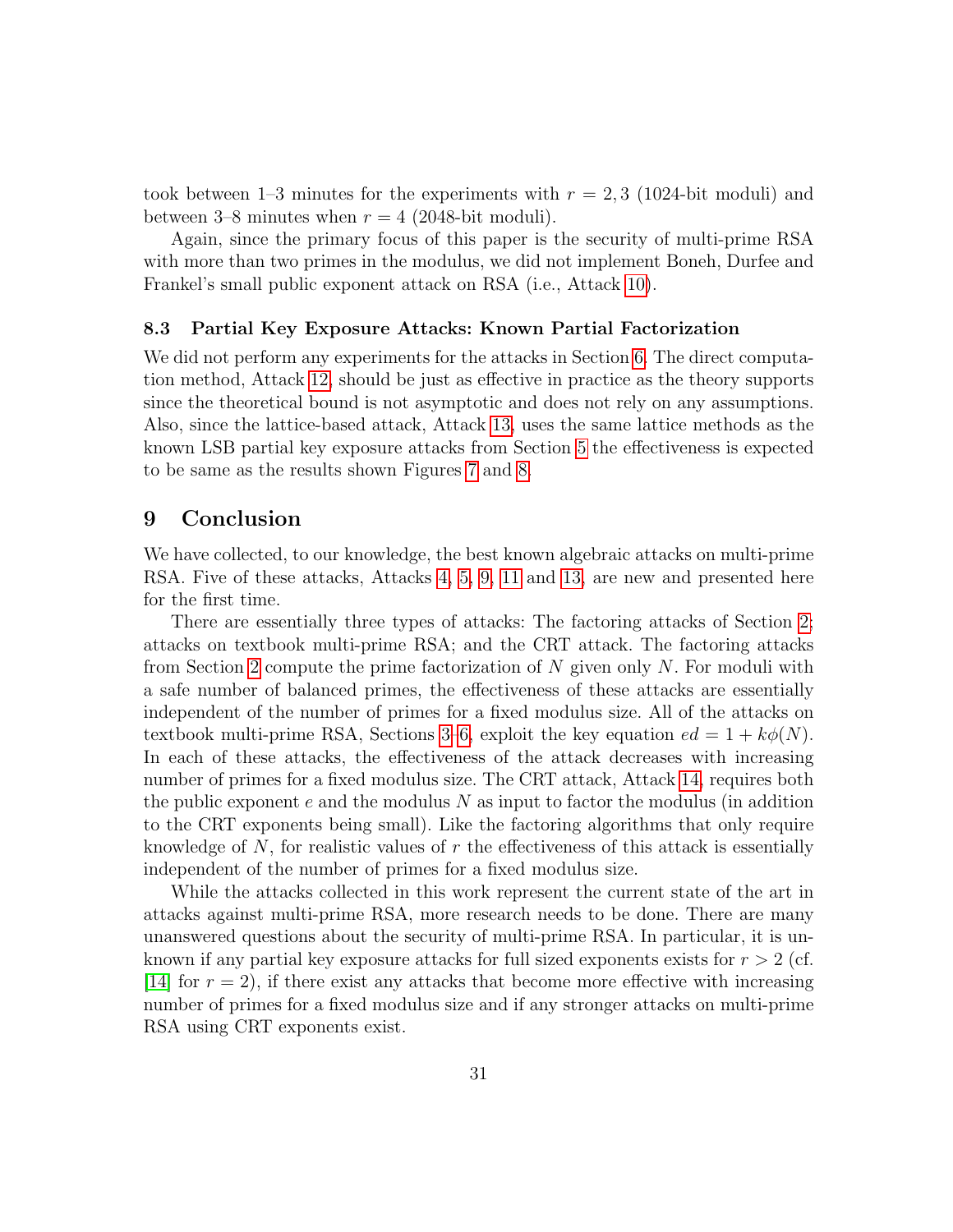## References

- <span id="page-31-11"></span>1. J. Blömer and A. May. Low secret exponent RSA revisited. In Cryptography and Lattices – Proceedings of CALC '01, volume 2146 of Lecture Notes in Computer Science, pages 4–19. Springer-Verlag, 2001.
- <span id="page-31-14"></span>2. J. Blömer and A. May. New partial key exposure attacks on RSA. In Advances in Cryptology – Proceedings of CRYPTO 2003, volume 2729 of Lecture Notes in Computer Science, pages 27–43. Springer-Verlag, 2003.
- <span id="page-31-0"></span>3. D. Boneh. Twenty years of attacks on the RSA cryptosystem. Notices of the American Mathematical Society (AMS), 46(2):203–213, 1999.
- <span id="page-31-6"></span>4. D. Boneh and G. Durfee. Cryptanalysis of RSA with private key d less than  $N^{0.292}$ . In Advances in Cryptology – Proceedings of EUROCRYPT '99, volume 1592 of Lecture Notes in Computer Science, pages 1–11. Springer-Verlag, 1999.
- <span id="page-31-16"></span>5. D. Boneh, G. Durfee, and Y. Frankel. An attack on RSA given a small fraction of the private key bits. In Advances in Cryptology – Proceedings of ASIACRYPT '98, volume 1514 of Lecture Notes in Computer Science, pages 25–34. Springer-Verlag, 1998.
- <span id="page-31-13"></span>6. D. Boneh, G. Durfee, and Y. Frankel. Exposing an RSA private key given a small fraction of its bits. Revised and extended version of proceedings of ASIACRYPT '98 [\[5\]](#page-31-16), 2001. Available online at <http://crypto.stanford.edu/~dabo/abstracts>.
- <span id="page-31-15"></span>7. D. Boneh, G. Durfee, and N. A. Howgrave-Graham. Factoring  $N = p^r q$  for large r. In Advances in Cryptology – Proceedings of CRYPTO '99, volume 1666 of Lecture Notes in Computer Science, pages 326–337. Springer-Verlag, 1999.
- <span id="page-31-10"></span>8. M. Ciet, F. Koeune, F. Laguillaumie, and J.-J. Quisquater. Short private exponent attacks on fast variants of RSA. UCL Crypto Group Technical Report Series CG-2002/4, Université Catholique de Louvain, 2002. Available online at [http://www.dice.ucl.ac.be/crypto/tech\\_reports/](http://www.dice.ucl.ac.be/crypto/tech_reports/).
- <span id="page-31-9"></span>9. Compaq Computer Corperation. Cryptography using Compaq multiprime technology in a parallel processing environment, 2002. Availabe online at [ftp://ftp.compaq.com/pub/solutions/](ftp://ftp.compaq.com/pub/solutions/CompaqMultiPrimeWP.pdf) [CompaqMultiPrimeWP.pdf](ftp://ftp.compaq.com/pub/solutions/CompaqMultiPrimeWP.pdf).
- <span id="page-31-2"></span>10. D. Coppersmith. Finding a small root of a bivariate integer equation; factoring with high bits known. In Advances in Cryptology – Proceedings of EUROCRYPT '96, volume 1070 of Lecture Notes in Computer Science, pages 178–189. Springer-Verlag, 1996.
- <span id="page-31-3"></span>11. D. Coppersmith. Finding a small root of a univariate modular equation. In Advances in Cryptology – Proceedings of EUROCRYPT '96, volume 1070 of Lecture Notes in Computer Science, pages 155–165. Springer-Verlag, 1996.
- <span id="page-31-4"></span>12. D. Coppersmith. Small solutions to polynomial equations, and low exponent RSA vulnerabilities. Journal of Cryptology, 10(4):233–260, 1997.
- <span id="page-31-5"></span>13. J.-S. Coron. Finding small roots of bivariate integer polynomial equations revisited. In Advances in Cryptology – Proceedings of EUROCRYPT 2004, volume 3027 of Lecture Notes in Computer Science, pages 492–505. Springer-Verlag, 2004.
- <span id="page-31-1"></span>14. M. Ernst, E. Jochemsz, A. May, and B. de Weger. Partial key exposure attacks on RSA up to full size exponents. In Advances in Cryptology – Proceedings of EUROCRYPT 2005, volume 3494 of Lecture Notes in Computer Science, pages 371–387. Springer-Verlag, 2005.
- <span id="page-31-8"></span>15. M. J. Hinek. Lattice attacks in cryptography: A partial overview. CACR Technical Report CACR 2004–08, Centre for Applied Cryptographic Research, University of Waterloo, 2004. Available online at <http://www.cacr.math.uwaterloo.ca/>.
- <span id="page-31-12"></span>16. M. J. Hinek. New partial key exposure attacks on RSA revisited. CACR Technical Report CACR 2004–02, Centre for Applied Cryptographic Research, University of Waterloo, 2004. Available online at <http://www.cacr.math.uwaterloo.ca/>.
- <span id="page-31-7"></span>17. M. J. Hinek. Small private exponent partial key-exposure attacks on multiprime RSA. CACR Technical Report CACR 2005–16, Centre for Applied Cryptographic Research, University of Waterloo, 2005. Available online at <http://www.cacr.math.uwaterloo.ca/>.